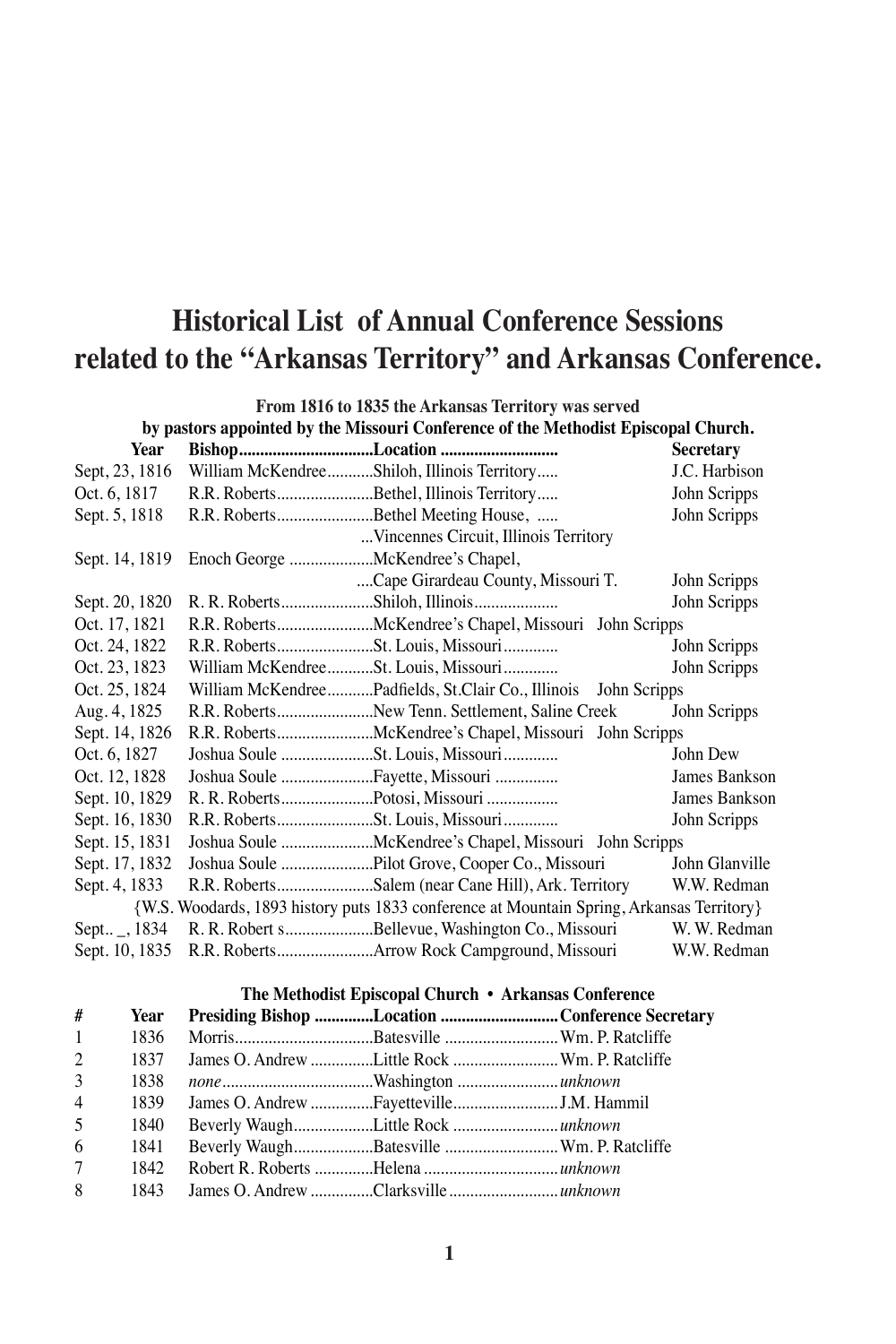|      | The Methodist Episcopal Church, South • Arkansas Conference                                                                                                                                                                                                                                     |      |                                                      |                                                 |                                                                        |  |  |
|------|-------------------------------------------------------------------------------------------------------------------------------------------------------------------------------------------------------------------------------------------------------------------------------------------------|------|------------------------------------------------------|-------------------------------------------------|------------------------------------------------------------------------|--|--|
| #    |                                                                                                                                                                                                                                                                                                 | Year | Presiding Bishop Location Secretary                  |                                                 |                                                                        |  |  |
| 9    |                                                                                                                                                                                                                                                                                                 | 1844 |                                                      |                                                 |                                                                        |  |  |
| 10   |                                                                                                                                                                                                                                                                                                 | 1845 |                                                      |                                                 |                                                                        |  |  |
| 11   |                                                                                                                                                                                                                                                                                                 | 1846 |                                                      |                                                 |                                                                        |  |  |
| 12   |                                                                                                                                                                                                                                                                                                 | 1847 | William Capers Washington L.S. Marshall              |                                                 |                                                                        |  |  |
| 13   |                                                                                                                                                                                                                                                                                                 | 1848 | James O. Andrew Pine Bluff  W.P. Ratcliff            |                                                 |                                                                        |  |  |
| 14   |                                                                                                                                                                                                                                                                                                 | 1849 |                                                      |                                                 |                                                                        |  |  |
| 15   |                                                                                                                                                                                                                                                                                                 | 1850 |                                                      |                                                 |                                                                        |  |  |
| 16   |                                                                                                                                                                                                                                                                                                 | 1851 |                                                      |                                                 |                                                                        |  |  |
| 17   |                                                                                                                                                                                                                                                                                                 | 1852 | Robert PaineClarksville W.P. Ratcliff                |                                                 |                                                                        |  |  |
| 18   |                                                                                                                                                                                                                                                                                                 | 1853 | James O. Andrew Tulip (Dallas County)  W.P. Ratcliff |                                                 |                                                                        |  |  |
|      | In 1854 the Arkansas Conference was Divided into two Conferences:<br>The Arkansas and The Ouachita (or Wachita) Conferences.<br>The boundaries of the two Conferences were roughly with Arkansas serving the northern half of the<br>state, and Ouchita serving the southern half of the state. |      |                                                      |                                                 |                                                                        |  |  |
|      |                                                                                                                                                                                                                                                                                                 |      |                                                      |                                                 | In 1866 the Ouachita Conference was renamed 'Little Rock Conference.'  |  |  |
|      |                                                                                                                                                                                                                                                                                                 |      |                                                      | <b>The Methodist Church</b>                     |                                                                        |  |  |
|      |                                                                                                                                                                                                                                                                                                 |      |                                                      |                                                 | The Arkansas Conference is shown with an "A" and Ouachita with an "O." |  |  |
| #    |                                                                                                                                                                                                                                                                                                 | Year |                                                      |                                                 | Presiding Bishop Location Conference Secretary                         |  |  |
| 19   | A                                                                                                                                                                                                                                                                                               | 1854 |                                                      |                                                 |                                                                        |  |  |
|      | 0                                                                                                                                                                                                                                                                                               | 1854 |                                                      | H.H. Kavanaugh Washington  W.P. Ratcliff        |                                                                        |  |  |
| 20   | A                                                                                                                                                                                                                                                                                               | 1855 |                                                      | George F. Pierce Ft. SmithJesse McAlister       |                                                                        |  |  |
|      | 0                                                                                                                                                                                                                                                                                               | 1855 |                                                      | George F. Pierce El Dorado  Wm C. Young         |                                                                        |  |  |
| 21   | A                                                                                                                                                                                                                                                                                               | 1856 |                                                      | George F. Pierce Batesville John S. McCarver    |                                                                        |  |  |
|      | 0                                                                                                                                                                                                                                                                                               | 1856 |                                                      | George F. Pierce Princeton Jesse McAlister      |                                                                        |  |  |
| 22   | A                                                                                                                                                                                                                                                                                               | 1857 |                                                      | KavanaughJacksonport John S. McCarver           |                                                                        |  |  |
|      | 0                                                                                                                                                                                                                                                                                               | 1857 |                                                      | H.H. Kavanaugh Little Rock Jesse McAlister      |                                                                        |  |  |
| 23   | A                                                                                                                                                                                                                                                                                               | 1858 |                                                      | John Early Dardanelle Lewis P. Lively           |                                                                        |  |  |
|      | 0                                                                                                                                                                                                                                                                                               | 1858 |                                                      | John Early ArkadelphiaJesse McAlister           |                                                                        |  |  |
| 24   | A                                                                                                                                                                                                                                                                                               | 1859 |                                                      |                                                 |                                                                        |  |  |
|      | 0                                                                                                                                                                                                                                                                                               | 1859 |                                                      | A. Hunter, presiding Monticello Jesse McAlister |                                                                        |  |  |
| 25   | A                                                                                                                                                                                                                                                                                               | 1860 |                                                      | KavanaughVanBuren John M. Steele                |                                                                        |  |  |
|      | 0                                                                                                                                                                                                                                                                                               | 1860 |                                                      | G.F. Pierce Pine Bluff  W.P. Ratcliff           |                                                                        |  |  |
| 26   | A                                                                                                                                                                                                                                                                                               | 1861 |                                                      | none Dover Geo. A. Shaeffer                     |                                                                        |  |  |
|      | 0                                                                                                                                                                                                                                                                                               | 1861 |                                                      | Robert Paine Camden  W.C. Young                 |                                                                        |  |  |
| 27   | A                                                                                                                                                                                                                                                                                               | 1862 |                                                      |                                                 |                                                                        |  |  |
|      | 0                                                                                                                                                                                                                                                                                               | 1862 |                                                      |                                                 |                                                                        |  |  |
| 28   | A                                                                                                                                                                                                                                                                                               | 1863 |                                                      |                                                 |                                                                        |  |  |
|      | 0                                                                                                                                                                                                                                                                                               | 1863 |                                                      |                                                 |                                                                        |  |  |
| 29   | A                                                                                                                                                                                                                                                                                               | 1864 |                                                      | none Jacksonport J.M.P. Hickerson               |                                                                        |  |  |
|      | О                                                                                                                                                                                                                                                                                               | 1865 |                                                      | G.W. Ratcliff, presColumbia Camp J.E. Cobb      |                                                                        |  |  |
| 30   | A                                                                                                                                                                                                                                                                                               | 1865 |                                                      | none Jonesboro J.M.P. Hickerson                 |                                                                        |  |  |
|      | 0                                                                                                                                                                                                                                                                                               | 1865 |                                                      |                                                 |                                                                        |  |  |
| 31   | A                                                                                                                                                                                                                                                                                               | 1866 |                                                      | George Pierce Searcy George A. Shaeffer         |                                                                        |  |  |
|      | 0                                                                                                                                                                                                                                                                                               | 1866 |                                                      | G.F. Pierce ArkadelphiaJ.E. Cobb                |                                                                        |  |  |
| 32 A |                                                                                                                                                                                                                                                                                                 | 1867 |                                                      |                                                 |                                                                        |  |  |
|      | 0                                                                                                                                                                                                                                                                                               | 1867 |                                                      |                                                 |                                                                        |  |  |
| 33   | A                                                                                                                                                                                                                                                                                               | 1868 |                                                      | George Pierce Jacksonport J.M.P. Hickerson      |                                                                        |  |  |
|      | 0                                                                                                                                                                                                                                                                                               | 1868 |                                                      |                                                 |                                                                        |  |  |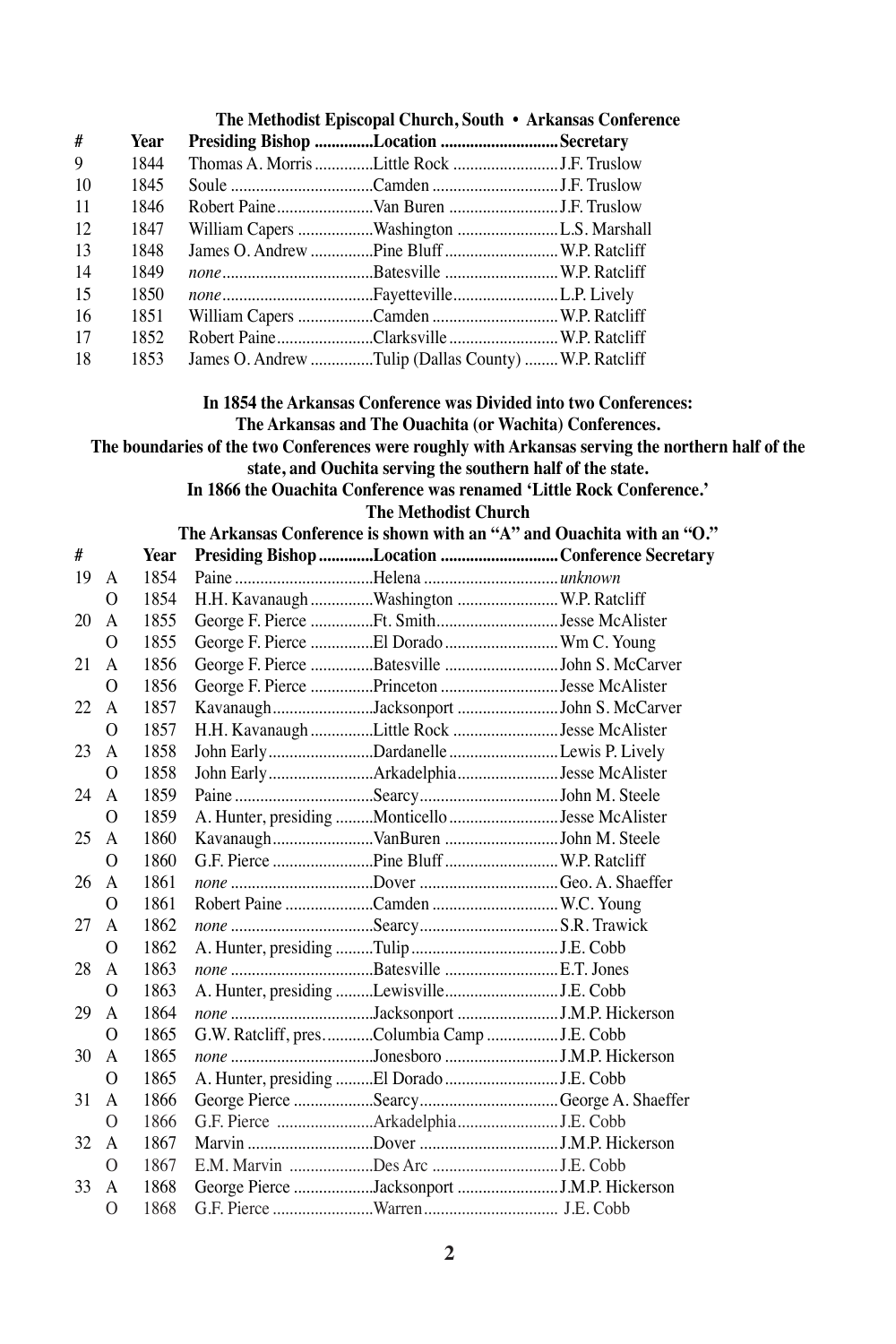| 34   | A            | 1869    |                                                                        |                                                                                               |
|------|--------------|---------|------------------------------------------------------------------------|-----------------------------------------------------------------------------------------------|
|      | 0            | 1869    |                                                                        |                                                                                               |
|      |              |         |                                                                        |                                                                                               |
|      |              |         | In 1870 the Arkansas Conference was divided into two Conferences:      |                                                                                               |
|      |              |         |                                                                        | The Arkansas Conference (serving north-east) and White River Conference (serving north-west). |
|      |              |         |                                                                        | The Little Rock Conference (former Ouchita or Wachita) Conference still served the south.     |
|      |              |         | The Methodist Church • Arkansas Conference shown with an "A"           |                                                                                               |
|      |              |         |                                                                        | White River Conference shown with an "WR" Little Rock Conference shown with "LR."             |
|      |              |         |                                                                        | Secretary                                                                                     |
| 35 A |              | 1870    | John C. Keener Clarksville  H.R. Withers                               |                                                                                               |
|      |              | WR 1870 | John C. Keener VanndaleJames Wickersham                                |                                                                                               |
|      |              | LR 1870 | J.C. Keener Washington  W.C. Hearn                                     |                                                                                               |
| 36   | A            | 1871    | Holland McTyeireVanBuren C.H. Gregory                                  |                                                                                               |
|      |              | WR 1871 | Holland McTyeireBatesville James Wickersham                            |                                                                                               |
|      |              | LR 1871 | H.N. McTyeireLittle Rock  W.C. Hearn                                   |                                                                                               |
| 37   | A            | 1872    | W.M. Wightman BentonvilleI.L. Burrow                                   |                                                                                               |
|      |              | WR 1872 | W.M. Wightman Augusta James Wickersham                                 |                                                                                               |
|      | LR           | 1872    | W.M. Wightman Pine Bluf  W.C. Hearn                                    |                                                                                               |
| 38   | A            | 1873    |                                                                        |                                                                                               |
|      |              | WR 1873 |                                                                        |                                                                                               |
|      |              | LR 1873 | G.F. Pierce Camden  W.C. Hearn                                         |                                                                                               |
| 39   | A            | 1874    | H.H. Kavanaugh Fort Smith Jerome Harralson                             |                                                                                               |
|      |              | WR 1874 |                                                                        |                                                                                               |
|      |              | LR 1874 | H.H. Kavanaugh Monticello  S.G. Colburn                                |                                                                                               |
| 40   | A            | 1875    | W.M. Wightman Lewisburg (Morrilton)  I.L. Burrow                       |                                                                                               |
|      |              | WR 1875 | David S. Doggett Helena John H. Dye                                    |                                                                                               |
|      | LR           | 1875    | W.M. Wightman Mineral Sprgs S.G. Colburn                               |                                                                                               |
| 41   | $\mathbf{A}$ | 1876    | John C. Keener Yelleville  W.H. Metheny                                |                                                                                               |
|      |              | WR 1876 | John C. Keener Batesville John H. Dye                                  |                                                                                               |
|      | LR           | 1876    | J.C. Keener Arkadelphia S.G. Colburn                                   |                                                                                               |
| 42   | A            | 1877    | H.H. Kavanaugh Fayetteville W.H. Metheny                               |                                                                                               |
|      |              | WR 1877 | H.H. Kavanaugh Augusta John H. Dye                                     |                                                                                               |
|      | LR –         | 1877    | H.H. Kavanaugh Monticello  S.G. Colburn                                |                                                                                               |
| 43   | A            | 1878    | Holland McTyeireRussellvilleI.L. Burrow                                |                                                                                               |
|      |              | WR 1878 |                                                                        |                                                                                               |
|      | LR           | 1878    | D.S. DoggttHot Springs S.G. Colburn                                    |                                                                                               |
|      |              |         |                                                                        |                                                                                               |
|      |              |         |                                                                        | In 1972, the Southwest Conference of the former Central Jurisdiction was merged               |
|      |              |         | with the North Arkansas, Little Rock and the Oklahoma Conferences.     |                                                                                               |
|      |              |         | Records of their Conferences date back to 1879 and are shown with "SW" |                                                                                               |
| #    |              | Year    | Presiding Bishop Location Conference Secretary                         |                                                                                               |
| 44   | A            | 1879    |                                                                        |                                                                                               |
|      |              | WR 1879 | Pierce Jacksonport John W. Boswell                                     |                                                                                               |
|      |              | SW 1879 | Andrews VanBuren I.G. Pollard                                          |                                                                                               |
|      | LR           | 1879    |                                                                        |                                                                                               |
| 45   | A            | 1880    | Holland McTyeireFort Smith  W.H. Metheny                               |                                                                                               |
|      |              | WR 1880 | Pierce Helena George Thornburgh                                        |                                                                                               |
|      |              | SW 1880 | MerrillJacksonport I.G. Pollard                                        |                                                                                               |
|      | LR           | 1880    |                                                                        |                                                                                               |
| 46   | A            | 1881    | Pierce Dardanelle  W.H. Metheny                                        |                                                                                               |
|      |              | WR 1881 |                                                                        |                                                                                               |
|      |              |         |                                                                        |                                                                                               |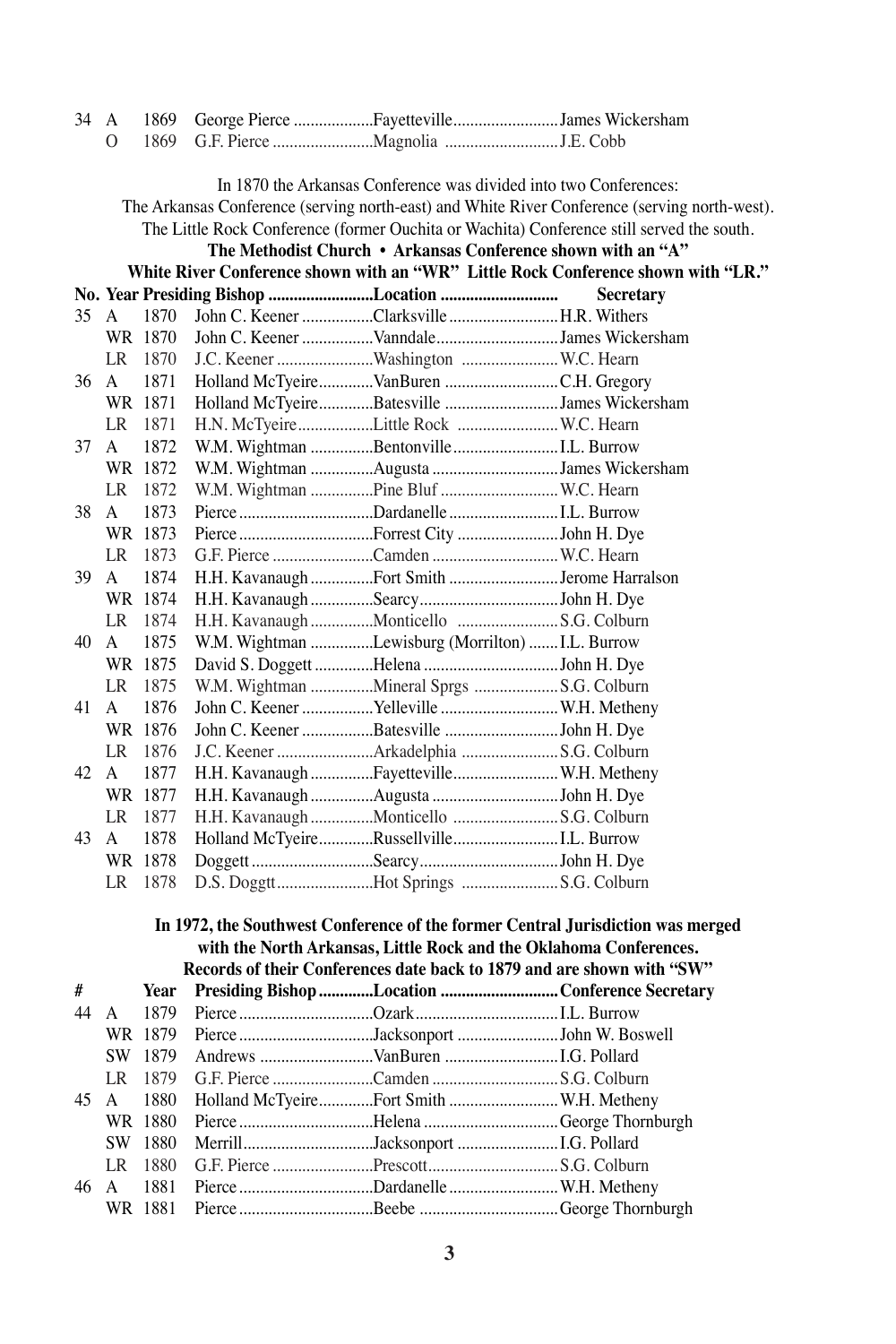|      |     | SW 1881        | FossHot Springs I.G. Pollard                                                                                        |                                                                                                                                                                                          |
|------|-----|----------------|---------------------------------------------------------------------------------------------------------------------|------------------------------------------------------------------------------------------------------------------------------------------------------------------------------------------|
|      | LR. | - 1881         | H.N. McTyeirePine BluffS.G. Colburn                                                                                 |                                                                                                                                                                                          |
| 47   | A   | 1882           | John C. GranberyBentonvilleGeorge W. Hill                                                                           |                                                                                                                                                                                          |
|      |     | WR 1882        | Alpheus W. Wilson Forrest City George Thornburgh                                                                    |                                                                                                                                                                                          |
|      |     | SW 1882        |                                                                                                                     |                                                                                                                                                                                          |
|      |     | LR 1882        |                                                                                                                     |                                                                                                                                                                                          |
| 48   | A   | 1883           | John C. GranberyClarksvilleJohn W. Boswell                                                                          |                                                                                                                                                                                          |
|      |     | WR 1883        | John C. GranberyNewport George Thornburgh                                                                           |                                                                                                                                                                                          |
|      |     | SW 1883        |                                                                                                                     |                                                                                                                                                                                          |
|      |     | LR 1883        |                                                                                                                     |                                                                                                                                                                                          |
| 49   | A   | 1884           | R. K. Hargrove Van Buren  Henry Hanesworth                                                                          |                                                                                                                                                                                          |
|      |     | WR 1884        | R. K. Hargrove Batesville  F.M. Daniel                                                                              |                                                                                                                                                                                          |
|      |     | SW 1884        | Wiley Little Rock  W.O. Emory                                                                                       |                                                                                                                                                                                          |
|      |     | LR 1884        |                                                                                                                     |                                                                                                                                                                                          |
|      |     |                | The Methodist Episcopal Church South to form the new "Methodist Church."<br>the following records for 1995 to 1938. | The Methodist Protestant Church merged in 1939 with the Methodist Episcopal Church and<br>We have not been able to locate conference journals for them from 1837 to 1884, but we do have |
|      |     |                |                                                                                                                     | The Methodist Protestant Annual Conference sessions are listed below with the designation "MPC"                                                                                          |
| #    |     | Year           | Presiding Bishop Location Conference Secretary                                                                      |                                                                                                                                                                                          |
| 50   | A   | 1885           |                                                                                                                     |                                                                                                                                                                                          |
|      |     | WR 1885        | John C. GranberyHelena F.M. Daniel                                                                                  |                                                                                                                                                                                          |
|      |     | SW 1885        |                                                                                                                     |                                                                                                                                                                                          |
|      |     | LR 1885        | J.C. Cranberry ArkadelphiaJ.R. Moore                                                                                |                                                                                                                                                                                          |
|      |     | MPC 1885       | J.J. Bond Columbia Co., Missouri M.C. Jackson                                                                       |                                                                                                                                                                                          |
|      |     |                |                                                                                                                     | The Church of the United Brethren in Christ (New Constitution) was active in Arkansas                                                                                                    |
|      |     |                | beginning in 1886. This denomination merged to form the EUB church in 1946,                                         |                                                                                                                                                                                          |
|      |     |                | who then merged in 1968 to form the United Methodist Church.                                                        |                                                                                                                                                                                          |
|      |     |                | The Church of the United Brethren local churches in Arkansas                                                        |                                                                                                                                                                                          |
|      |     |                | were part of the UBC Southern Missouri Conference from 1886 until 1893,                                             | and from 1894 to 1946 in the Oklahoma Annual Conference. They are designated "UBC"below.                                                                                                 |
| #    |     | Year           | Presiding Bishop Location Conference Secretary                                                                      |                                                                                                                                                                                          |
| 51   | A   | 1886           |                                                                                                                     |                                                                                                                                                                                          |
|      |     | WR 1886        | Charles B. Galloway Jonesboro  W.H. Metheny                                                                         |                                                                                                                                                                                          |
|      |     | SW 1886        | Bowman Little Rock  W.O. Emory                                                                                      |                                                                                                                                                                                          |
|      |     | LR 1886        | C.G. Galloway Hot Springs J.R. Moore                                                                                |                                                                                                                                                                                          |
|      |     | <b>MPC1886</b> | Wm.F. Wingfield Webster Parish, Lousianna.R.A. Burgess                                                              |                                                                                                                                                                                          |
|      |     | <b>UBC1886</b> |                                                                                                                     |                                                                                                                                                                                          |
| 52 A |     | 1887           | Charles B. Galloway FayettevilleJohn W. Boswell                                                                     |                                                                                                                                                                                          |
|      |     | WR 1887        |                                                                                                                     |                                                                                                                                                                                          |
|      |     | SW 1887        | FitzgeraldHot Springs Thomas Mason                                                                                  |                                                                                                                                                                                          |
|      | LR  | 1887           |                                                                                                                     |                                                                                                                                                                                          |
|      |     | <b>MPC1887</b> | Wm.F. Wingfield Ebenezer, Arkansas  M.C. Jackson                                                                    |                                                                                                                                                                                          |
|      |     | <b>UBC1887</b> |                                                                                                                     |                                                                                                                                                                                          |
| 53   | A   | 1888           |                                                                                                                     |                                                                                                                                                                                          |
|      |     | WR 1888        | Joseph S. Key Paragould  F.M. Daniel                                                                                |                                                                                                                                                                                          |
|      |     | SW 1888        | Warren Little Rock Thomas Mason                                                                                     |                                                                                                                                                                                          |
|      |     | LR 1888        |                                                                                                                     |                                                                                                                                                                                          |
|      |     | <b>MPC1888</b> |                                                                                                                     |                                                                                                                                                                                          |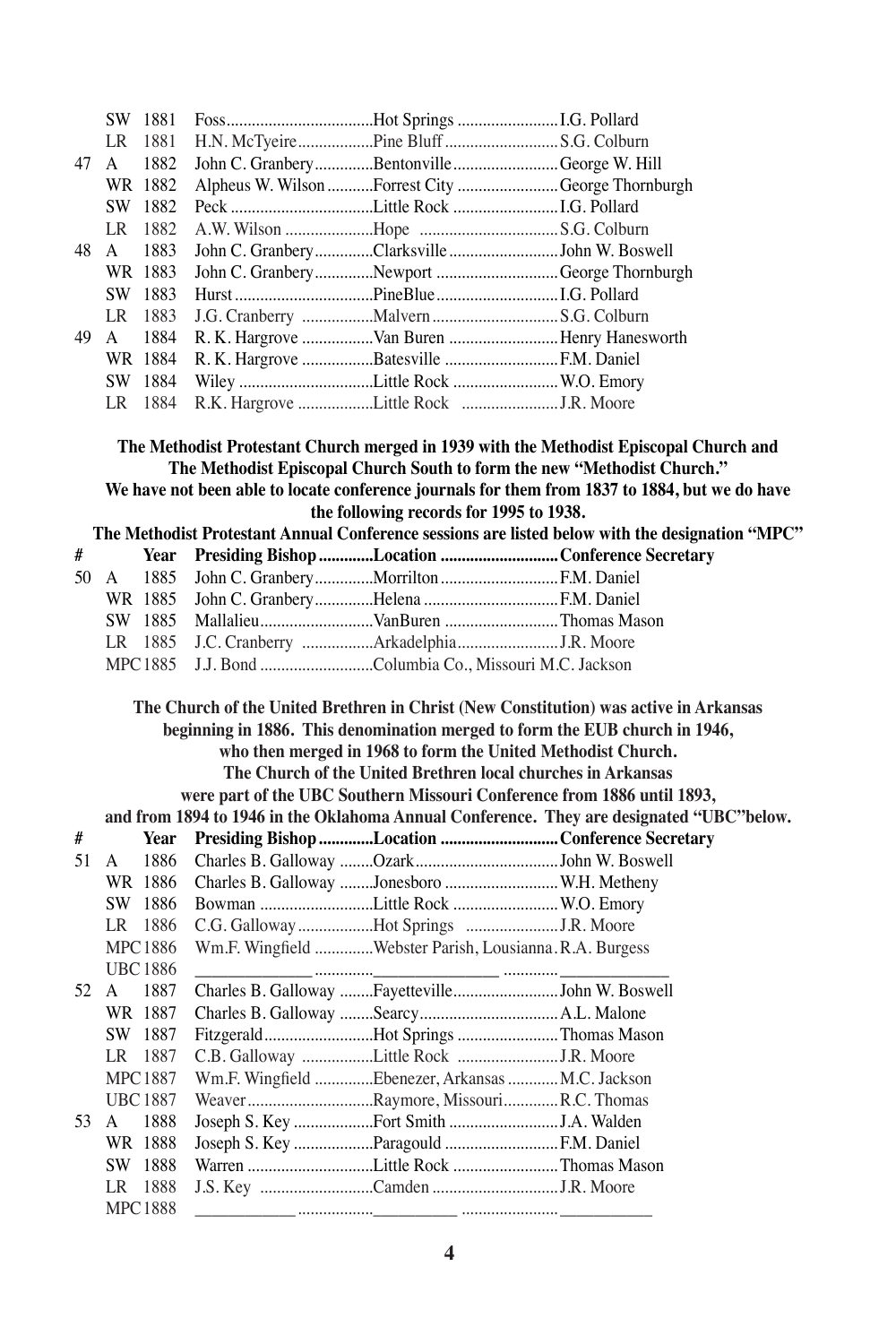|    | <b>UBC1888</b> | DicksonNewport, MissouriR.C. Thomas                                                                                                                                                                                                                                                                                                                                                                      |  |
|----|----------------|----------------------------------------------------------------------------------------------------------------------------------------------------------------------------------------------------------------------------------------------------------------------------------------------------------------------------------------------------------------------------------------------------------|--|
| 54 | 1889<br>A      |                                                                                                                                                                                                                                                                                                                                                                                                          |  |
|    | WR 1889        | E.R. HendrixSearcyGeorge Thornburgh                                                                                                                                                                                                                                                                                                                                                                      |  |
|    | SW 1889        | FitzgeraldHot Springs Thomas Mason                                                                                                                                                                                                                                                                                                                                                                       |  |
|    | 1889<br>LR     |                                                                                                                                                                                                                                                                                                                                                                                                          |  |
|    | <b>MPC1889</b> |                                                                                                                                                                                                                                                                                                                                                                                                          |  |
|    | <b>UBC1889</b> |                                                                                                                                                                                                                                                                                                                                                                                                          |  |
| 55 | 1890<br>A      | Oscar P. FitzgeraldEureka SpringsHenry Hanesworth                                                                                                                                                                                                                                                                                                                                                        |  |
|    |                |                                                                                                                                                                                                                                                                                                                                                                                                          |  |
|    | WR 1890        | Oscar P. FitzgeraldMarianna Henry Hanesworth                                                                                                                                                                                                                                                                                                                                                             |  |
|    | 1890<br>SW     | Vincent Fort Smith Thomas Mason                                                                                                                                                                                                                                                                                                                                                                          |  |
|    | 1890<br>LR     | O.P Fitzgerald Monticello J.R. Moore                                                                                                                                                                                                                                                                                                                                                                     |  |
|    | <b>MPC1890</b> |                                                                                                                                                                                                                                                                                                                                                                                                          |  |
|    | <b>UBC1890</b> | Castle Blairstown, MissouriR.C. Thomas                                                                                                                                                                                                                                                                                                                                                                   |  |
| 56 | 1891<br>A      | Wallace W. Duncan RussellvilleGeorge Thornburgh                                                                                                                                                                                                                                                                                                                                                          |  |
|    | WR 1891        | Wallace W. Duncan Newport Z.T. Bennett                                                                                                                                                                                                                                                                                                                                                                   |  |
|    | SW 1891        | Newman Texarkana Thomas Mason                                                                                                                                                                                                                                                                                                                                                                            |  |
|    | 1891<br>LR     | W.W. DuncanArkadelphia J.R. Moore                                                                                                                                                                                                                                                                                                                                                                        |  |
|    | <b>MPC1891</b> |                                                                                                                                                                                                                                                                                                                                                                                                          |  |
|    | <b>UBC1891</b> | WeaverDudenville, Missouri R.C. Thomas                                                                                                                                                                                                                                                                                                                                                                   |  |
|    |                |                                                                                                                                                                                                                                                                                                                                                                                                          |  |
| 57 | 1892<br>A      | A.W. Wilson Bentonville George Thornburgh                                                                                                                                                                                                                                                                                                                                                                |  |
|    | WR 1892        | A.W. Wilson Batesville John W. Boswell                                                                                                                                                                                                                                                                                                                                                                   |  |
|    | SW 1892        | MallalieuVanBuren Thomas Mason                                                                                                                                                                                                                                                                                                                                                                           |  |
|    | LR.<br>1892    | A.W. Wilson Magnolia J.R. Moore                                                                                                                                                                                                                                                                                                                                                                          |  |
|    | <b>MPC1892</b> | $\mathcal{L} = \{ \mathbf{L} \mid \mathbf{L} \in \mathbb{R}^n : \mathbf{L} \in \mathbb{R}^n : \mathbf{L} \in \mathbb{R}^n : \mathbf{L} \in \mathbb{R}^n : \mathbf{L} \in \mathbb{R}^n : \mathbf{L} \in \mathbb{R}^n : \mathbf{L} \in \mathbb{R}^n : \mathbf{L} \in \mathbb{R}^n : \mathbf{L} \in \mathbb{R}^n : \mathbf{L} \in \mathbb{R}^n : \mathbf{L} \in \mathbb{R}^n : \mathbf{L} \in \mathbb{R}^n$ |  |
|    | <b>UBC1892</b> | DicksonUrich, MissouriR.C. Thomas                                                                                                                                                                                                                                                                                                                                                                        |  |
| 58 | 1893<br>A      | Keener Clarksville  Henry Hanesworth                                                                                                                                                                                                                                                                                                                                                                     |  |
|    | WR 1893        | Keener Jonesboro Z.T. Bennett                                                                                                                                                                                                                                                                                                                                                                            |  |
|    | SW 1893        | Newman Little Rock Thomas Mason                                                                                                                                                                                                                                                                                                                                                                          |  |
|    | LR 1893        | J.C. Keener Hot Springs J.R. Moore                                                                                                                                                                                                                                                                                                                                                                       |  |
|    | MPC1893        |                                                                                                                                                                                                                                                                                                                                                                                                          |  |
|    |                |                                                                                                                                                                                                                                                                                                                                                                                                          |  |
|    | <b>UBC1893</b> | record for any Church of the United Bretheren conferences until 1918                                                                                                                                                                                                                                                                                                                                     |  |
| 59 | 1894<br>A      | Hendrix Quitman Henry Hanesworth                                                                                                                                                                                                                                                                                                                                                                         |  |
|    | WR 1894        | Hendrix Helena Z.T. Bennett                                                                                                                                                                                                                                                                                                                                                                              |  |
|    | SW 1894        | Bowman Hot Springs Thomas Mason                                                                                                                                                                                                                                                                                                                                                                          |  |
|    | 1894<br>LR     |                                                                                                                                                                                                                                                                                                                                                                                                          |  |
|    | <b>MPC1894</b> |                                                                                                                                                                                                                                                                                                                                                                                                          |  |
| 60 | 1895<br>A      | Atticous G. Haygood Dardanelle George Thornburgh                                                                                                                                                                                                                                                                                                                                                         |  |
|    | WR 1895        | O.P. Fitzgerald Searcy George Thornburgh                                                                                                                                                                                                                                                                                                                                                                 |  |
|    | SW 1895        |                                                                                                                                                                                                                                                                                                                                                                                                          |  |
|    | 1895<br>LR     |                                                                                                                                                                                                                                                                                                                                                                                                          |  |
|    | <b>MPC1895</b> |                                                                                                                                                                                                                                                                                                                                                                                                          |  |
|    | 1896           |                                                                                                                                                                                                                                                                                                                                                                                                          |  |
| 61 | A              | Duncan FayettevilleHenry Hanesworth                                                                                                                                                                                                                                                                                                                                                                      |  |
|    | WR 1896        | O.P. Fitzgerald Paragould John W. Boswell                                                                                                                                                                                                                                                                                                                                                                |  |
|    | SW 1896        | Ninde Batesville Thomas Mason                                                                                                                                                                                                                                                                                                                                                                            |  |
|    | 1896<br>LR     | J.S. Key Camden J.R. Moore                                                                                                                                                                                                                                                                                                                                                                               |  |
|    | <b>MPC1896</b> | <u>in a communication of the communication</u>                                                                                                                                                                                                                                                                                                                                                           |  |
| 62 | 1897<br>A      |                                                                                                                                                                                                                                                                                                                                                                                                          |  |
|    | WR<br>1897     | Hendrix Newport James A. Anderson                                                                                                                                                                                                                                                                                                                                                                        |  |
|    | SW<br>1897     | Andrews Forrest City Thomas Mason                                                                                                                                                                                                                                                                                                                                                                        |  |
|    | 1897<br>LR     |                                                                                                                                                                                                                                                                                                                                                                                                          |  |
|    | MPC1897        | and the community of the community of the community of the community of the community of the community of the c                                                                                                                                                                                                                                                                                          |  |
|    |                |                                                                                                                                                                                                                                                                                                                                                                                                          |  |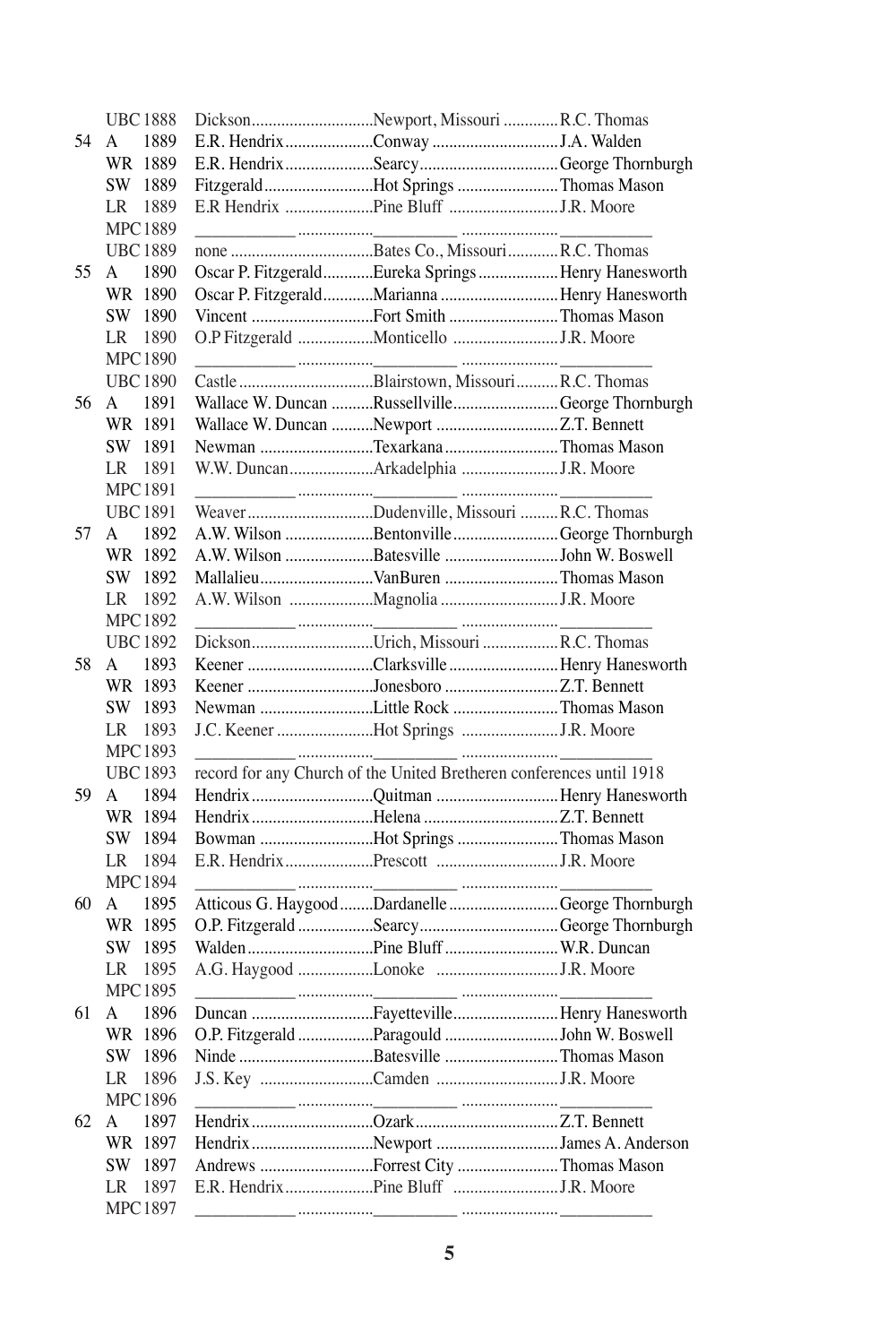| 63 | 1898<br>A      |                                                  |                                                 |
|----|----------------|--------------------------------------------------|-------------------------------------------------|
|    | WR 1898        |                                                  | Henry C. Morrison Clarendon  Henry Hanesworth   |
|    | SW 1898        | MerrillVanBuren  W.R. Duncan                     |                                                 |
|    | LR<br>1898     | H.C. Morrison Little Rock J.R. Moore             |                                                 |
|    | <b>MPC1898</b> |                                                  |                                                 |
| 64 | A<br>1899      |                                                  |                                                 |
|    | WR 1899        |                                                  |                                                 |
|    | SW 1899        | Joyce Hot Springs H.P. Strong                    |                                                 |
|    | LR<br>1899     |                                                  |                                                 |
|    | MPC 1899       |                                                  |                                                 |
| 65 | A<br>1900      | Charles B. Galloway Fort Smith Z.T. Bennett      |                                                 |
|    | WR 1900        |                                                  | Charles B. Galloway Jonesboro James A. Anderson |
|    | SW 1900        | Goodsell Little Rock H.P. Strong                 |                                                 |
|    | LR<br>1900     | C.G. Galloway Hot Springs J.D. Clary             |                                                 |
|    | <b>MPC1900</b> |                                                  |                                                 |
| 66 | A<br>1901      |                                                  |                                                 |
|    |                |                                                  |                                                 |
|    | WR 1901        |                                                  |                                                 |
|    | SW 1901        | Warren Brinkley H.P. Strong                      |                                                 |
|    | LR<br>1901     |                                                  |                                                 |
|    | <b>MPC1901</b> | Wm. F. Wingfield Waldo, Arkansas  Robert F. Crow |                                                 |
| 67 | A<br>1902      |                                                  |                                                 |
|    | WR 1902        |                                                  | E. E. Hoss Paragould Henry Hanesworth           |
|    | SW 1902        | FowlerFort Smith H.P. Strong                     |                                                 |
|    | LR<br>1902     | E.E. Hoss Benton Jas. M. Hawley                  |                                                 |
|    | <b>MPC1902</b> | John R. TatomClaiborne Parish, LAJohn A. Harp    |                                                 |
| 68 | A<br>1903      | E.E. Hoss Dardanelle  R.S. Deener                |                                                 |
|    | WR 1903        |                                                  |                                                 |
|    | SW 1903        |                                                  |                                                 |
|    | LR<br>1903     | E.E. Hoss El Dorado Jas. M. Hawley               |                                                 |
|    | <b>MPC1903</b> |                                                  |                                                 |
| 69 | 1904<br>A      |                                                  |                                                 |
|    | WR 1904        |                                                  |                                                 |
|    | SW 1904        |                                                  |                                                 |
|    | LR<br>1904     |                                                  |                                                 |
|    | <b>MPC1904</b> | John R. TatomSayre, AR or OKJohn A. harp         |                                                 |
| 70 | A<br>1905      |                                                  |                                                 |
|    | WR 1905        |                                                  |                                                 |
|    | SW 1905        |                                                  |                                                 |
|    | LR 1905        |                                                  |                                                 |
|    | <b>MPC1905</b> |                                                  |                                                 |
| 71 | 1906<br>A      |                                                  |                                                 |
|    | WR 1906        |                                                  |                                                 |
|    | SW 1906        |                                                  |                                                 |
|    | 1906<br>LR     |                                                  |                                                 |
|    | <b>MPC1906</b> | John R. TatomWallaceburg, ArkansasT.W. Nunn      |                                                 |
| 72 | 1907<br>A      |                                                  | Hendrix Bentonville Henry Hanesworth            |
|    | WR 1907        |                                                  |                                                 |
|    | SW<br>1907     |                                                  |                                                 |
|    | 1907<br>LR     |                                                  |                                                 |
|    | <b>MPC1907</b> | John R. TatomAthens, Arkansas  M.C. Jackson      |                                                 |
|    |                |                                                  |                                                 |
| 73 | 1908<br>А      |                                                  |                                                 |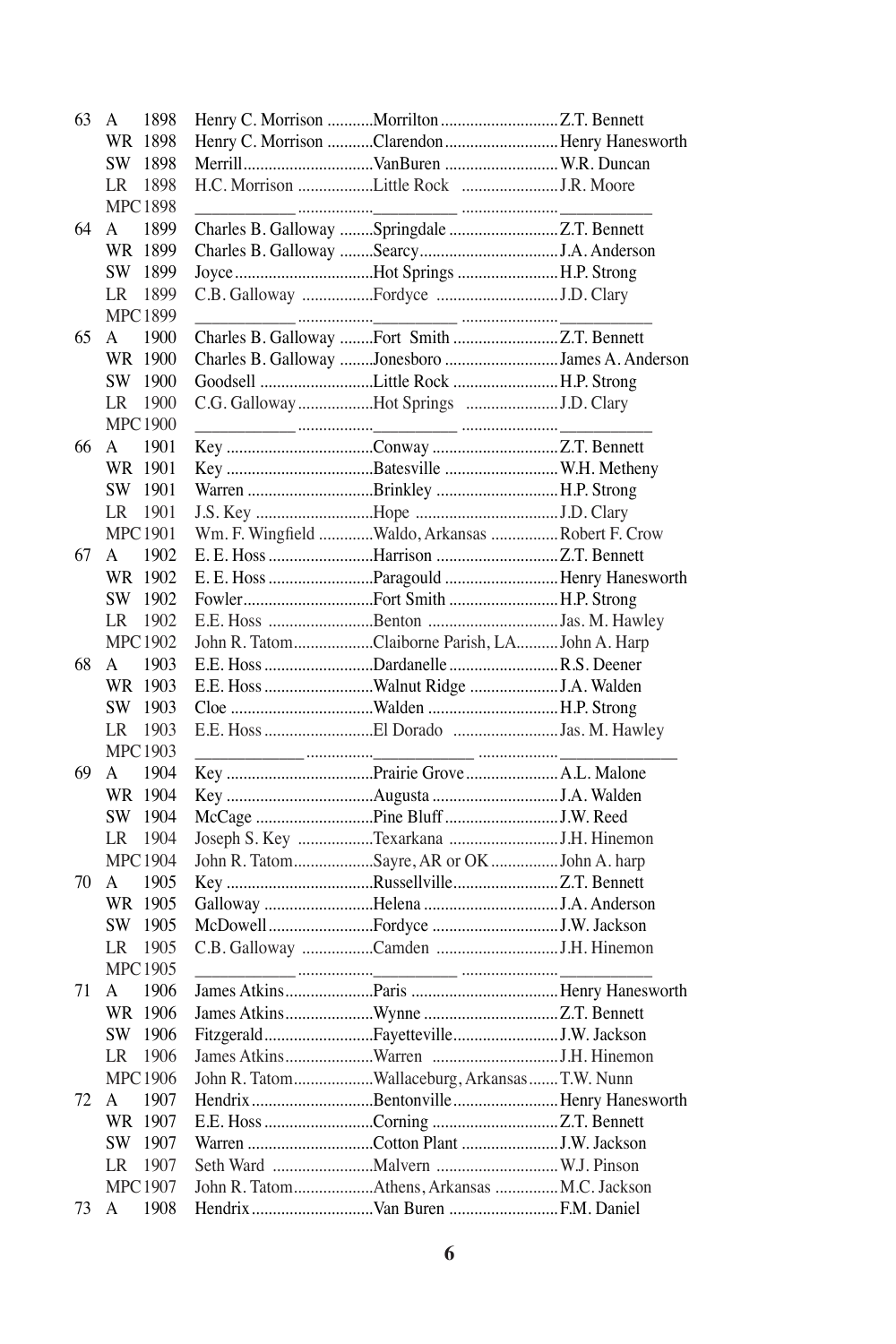|    | WR 1908              | Hendrix Jonesboro Henry Hanesworth              |  |
|----|----------------------|-------------------------------------------------|--|
|    | 1908<br>SW.          |                                                 |  |
|    | 1908<br>LR           | E.R. HendrixLittle Rock  W.J. Pinson            |  |
|    | <b>MPC1908</b>       | John R. TatomWaldo, Arkansas  M.C. Jackson      |  |
| 74 | 1909<br>$\mathsf{A}$ |                                                 |  |
|    | WR 1909              |                                                 |  |
|    | 1909<br>SW.          |                                                 |  |
|    | LR 1909              | E.R. HendrixArkadelphia  W.P. Whaley            |  |
|    | <b>MPC1909</b>       |                                                 |  |
| 75 | 1910<br>A            | J. H. McCoy FayettevilleJ.A. Walden             |  |
|    | WR 1910              | J. H. McCoy Forrest City R.S. Deener            |  |
|    | SW 1910              | Smith VanBuren J.L. Wilson                      |  |
|    | LR<br>1910           | J.H. McCoy Prescott  W.P. Whaley                |  |
|    | <b>MPC1910</b>       | J.M. Stephenson Magness, ArkansasC.W. Kavanaugh |  |
| 76 | 1911<br>$\mathsf{A}$ | J. H. McCoy Booneville Henry Hanesworth         |  |
|    | WR 1911              | McCoy BlythevilleF. M. Daniel                   |  |
|    | 1911<br>SW.          |                                                 |  |
|    | LR 1911              |                                                 |  |
|    | <b>MPC1911</b>       | J.M. Stephenson Emerson, ArkansasJ.T. Goldsmith |  |
| 77 | 1912<br>$\mathsf{A}$ |                                                 |  |
|    | WR 1912              | W.A. Candler Newport Z.T. Bennett               |  |
|    | 1912<br>SW.          |                                                 |  |
|    | 1912<br>LR           | W.A. Candler Hot Springs Chas. J. Greene        |  |
|    | <b>MPC1912</b>       | W.A. House Womble, Arkansas  M.C. Jackson       |  |
| 78 | 1913<br>$\mathsf{A}$ | John C. KilgoEureka SpringsHenry Hanesworth     |  |
|    | WR 1913              | John C. KilgoClarendon F.M. Daniel              |  |
|    | 1913<br>SW.          |                                                 |  |
|    | 1913<br>LR           | J.C. KilgoLakeside, Pine BluffChas. J. Greene   |  |
|    | MPC 1913             | W.A. House Rector, Arkansas M.C. Jackson        |  |

James Anderson in 1935 wrote: "...means of transportation had greatly improved, and it had become much easier for members of the Annual Conference to assemble from over a wide area. Meanwhile, also, members of the Arkansas Conference and of the White River Conference had come to feel that each Conference was too limited in men to supply properly the diversified needs that arose from year to year, though there were some of the older members of White River Conference, who, for reasons of sentiment, were opposed to any change. But a majority took the opposite view, and on petition of both of these Conferences the General Conference authorized the lifting of the line that devided them, thus restoring the status before 1870. The Conference, thus derived from the original stem as constituted in 1836, took the name of North Arkansas Coanference, as being appropriate to its geographical position." Centennial History of Arkansas Methodism, James Anderson, 1935, page 221.

|                                                                                                                       |  |  |                                                               | In 1914 the White River and Arkansas Conferences merged into the North Arkansas Conference. |  |
|-----------------------------------------------------------------------------------------------------------------------|--|--|---------------------------------------------------------------|---------------------------------------------------------------------------------------------|--|
| The Methodist Episcopal Church, South<br>North Arkansas Conference shown with NA • Southwest Conference shown with SW |  |  |                                                               |                                                                                             |  |
|                                                                                                                       |  |  | <b>Little Rock Conference shown with LR</b>                   |                                                                                             |  |
|                                                                                                                       |  |  |                                                               | # Year Presiding Bishop Location Conference Secretary                                       |  |
|                                                                                                                       |  |  |                                                               |                                                                                             |  |
|                                                                                                                       |  |  |                                                               |                                                                                             |  |
|                                                                                                                       |  |  | LR 1914 H.C. Morrison First Ch., Little Rock  Chas. J. Greene |                                                                                             |  |
|                                                                                                                       |  |  | MPC 1914 B.W. Dufur Waldo, Arkansas M.C. Jackson              |                                                                                             |  |
|                                                                                                                       |  |  |                                                               |                                                                                             |  |
|                                                                                                                       |  |  |                                                               |                                                                                             |  |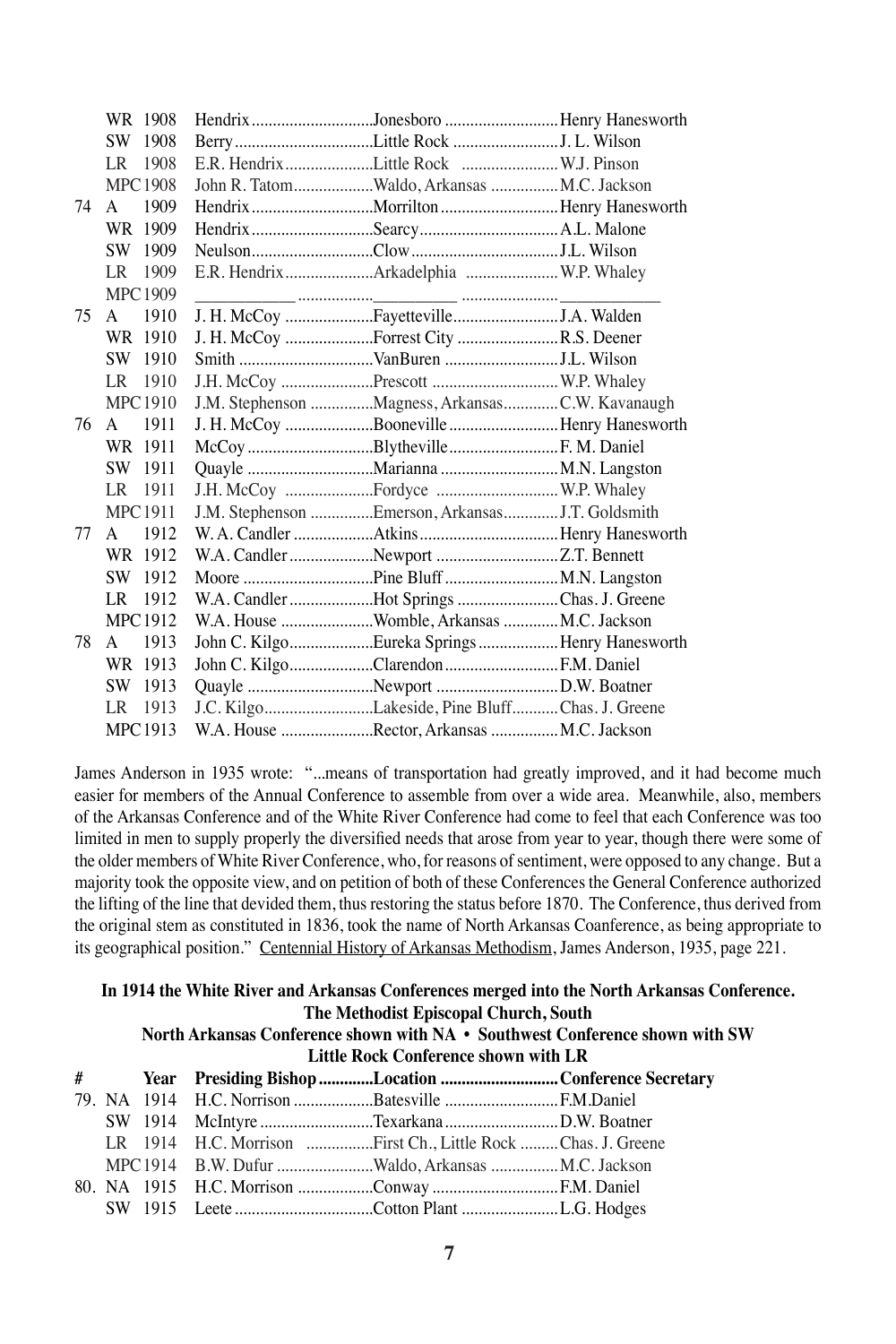|    | LR 1915         | H.C. Morrison Monticello Chas. J. Grene                                                      |  |
|----|-----------------|----------------------------------------------------------------------------------------------|--|
|    | <b>MPC1915</b>  | John R. TatomIndependance Co., Ark M.C. Jackson                                              |  |
|    | 81. NA 1916     |                                                                                              |  |
|    | SW 1916         | Bristol Fort Smith S.J. Saxton                                                               |  |
|    | LR 1916         |                                                                                              |  |
|    | <b>MPC1916</b>  |                                                                                              |  |
| 82 | NA 1917         |                                                                                              |  |
|    | SW 1917         |                                                                                              |  |
|    | SW 1917         |                                                                                              |  |
|    | 1917<br>LR      | E.D. Mouzon Arkadelphia Chas. J. Greene                                                      |  |
|    | <b>MPC1917</b>  | Claud E. HolifieldLeonard, Arkansas John A. Harp                                             |  |
| 83 | NA 1918         | E.D. Mouzon Clarksville  H.E. Wheeler                                                        |  |
|    | SW 1918         |                                                                                              |  |
|    | LR 1918         | E.D. Mouzon Hot Springs S.R. Twitty                                                          |  |
|    | MPC 1918        | Claud E. HolifieldMt. Vernon, Arkansas John A. Harp                                          |  |
|    | <b>UBC1918</b>  | Cyrus Kephart Dacoma, Oklahoma O.P. Harnish                                                  |  |
| 84 | NA 1919         | E.D. Mouzon Jonesboro H.E. Wheeler                                                           |  |
|    | SW 1919         | Quayles Hot Springs J.W. Jackson                                                             |  |
|    | 1919<br>LR      |                                                                                              |  |
|    | <b>MPC1919</b>  | John A. HarpWilmar, ArkansasJames H. Hearne                                                  |  |
|    | <b>UBC1919</b>  | Cyrus Kephart Blackwell, Oklahoma E.E. Emerson                                               |  |
| 85 | NA 1920         | E.D. Mouzon Rogers H.E. Wheeler                                                              |  |
|    | SW 1920         | Quayles Cotton Plant  B.F. Neal                                                              |  |
|    | 1920            | E.D. Mouzon Camden Chas. J. Greene                                                           |  |
|    | LR              |                                                                                              |  |
|    | <b>MPC1920</b>  | John A. HarpEmerson, ArkansasJames H. Hearne<br>Cyrus Kephart Alva, Oklahoma  Bessie Wharton |  |
|    | <b>UBC1920</b>  |                                                                                              |  |
| 86 | NA 1921         | E.D. Mouzon Fort Smith H.E. Wheeler                                                          |  |
|    | SW 1921         | Quayles Cotton Plant  B.F. Neal                                                              |  |
|    | LR 1921         | E.D. Mouzon First Ch, Pine Bluff Chas. J. Greene                                             |  |
|    | <b>MPC1921</b>  | John A. HarpStamps, ArkansasJames H. Hearne                                                  |  |
|    | <b>UBC1921</b>  | Cyrus Kephart Enid, Oklahoma  Bessie Wharton                                                 |  |
| 87 | NA 1922         | James AtkinsMarianna H.E. Wheeler                                                            |  |
|    | SW 1922         |                                                                                              |  |
|    | 1922<br>LR      | James AtkinsTexarkana Chas. J. Greene                                                        |  |
|    | MPC 1922        |                                                                                              |  |
|    | <b>UBC1922</b>  | Cyrus Kephart Stillwater, Oklahoma  Bessie Wharton                                           |  |
| 88 | NA 1923         | James AtkinsWalnut Ridge H.E. Wheeler                                                        |  |
|    | SW 1923         |                                                                                              |  |
|    | LR 1923         | James Atkins First Ch, Little Rock Chas. J. Greene                                           |  |
|    | MPC1923         | M.C. Jackson Stamps, Arkansas  James H. Hearne                                               |  |
|    | <b>UBC1923</b>  | Cyrus Kephart Dacoma, Oklahoma  Bessie Wharton                                               |  |
| 89 | NA 1924         | Sam R. Hay FayettevilleH.E. Wheeler                                                          |  |
|    | SW 1924         |                                                                                              |  |
|    | 1924<br>LR      | S.R. Hay First Ch, El Dorado Chas. J. Greene                                                 |  |
|    | MPC 1924        | M.C. Jackson Rector, Arkansas James H. Hearne                                                |  |
|    | <b>UBC1924</b>  | Cyrus Kephart Enid, Oklahoma  Bessie Wharton                                                 |  |
| 90 | 1925<br>NA      | Sam R. Hay Conway  F.M. Tolleson                                                             |  |
|    | SW<br>1925      | Jones Texarkana  B.F. Neal                                                                   |  |
|    | 1925<br>LR      | S.R. Hay Arkadelphia Chas. J. Greene                                                         |  |
|    | <b>MPC1925</b>  | John R. TatomPrescott, ArkansasJ.A. Wade                                                     |  |
|    | <b>UBC 1925</b> | A.B. Statton Bartlesville, Oklahoma Bessie Wharton                                           |  |
|    |                 |                                                                                              |  |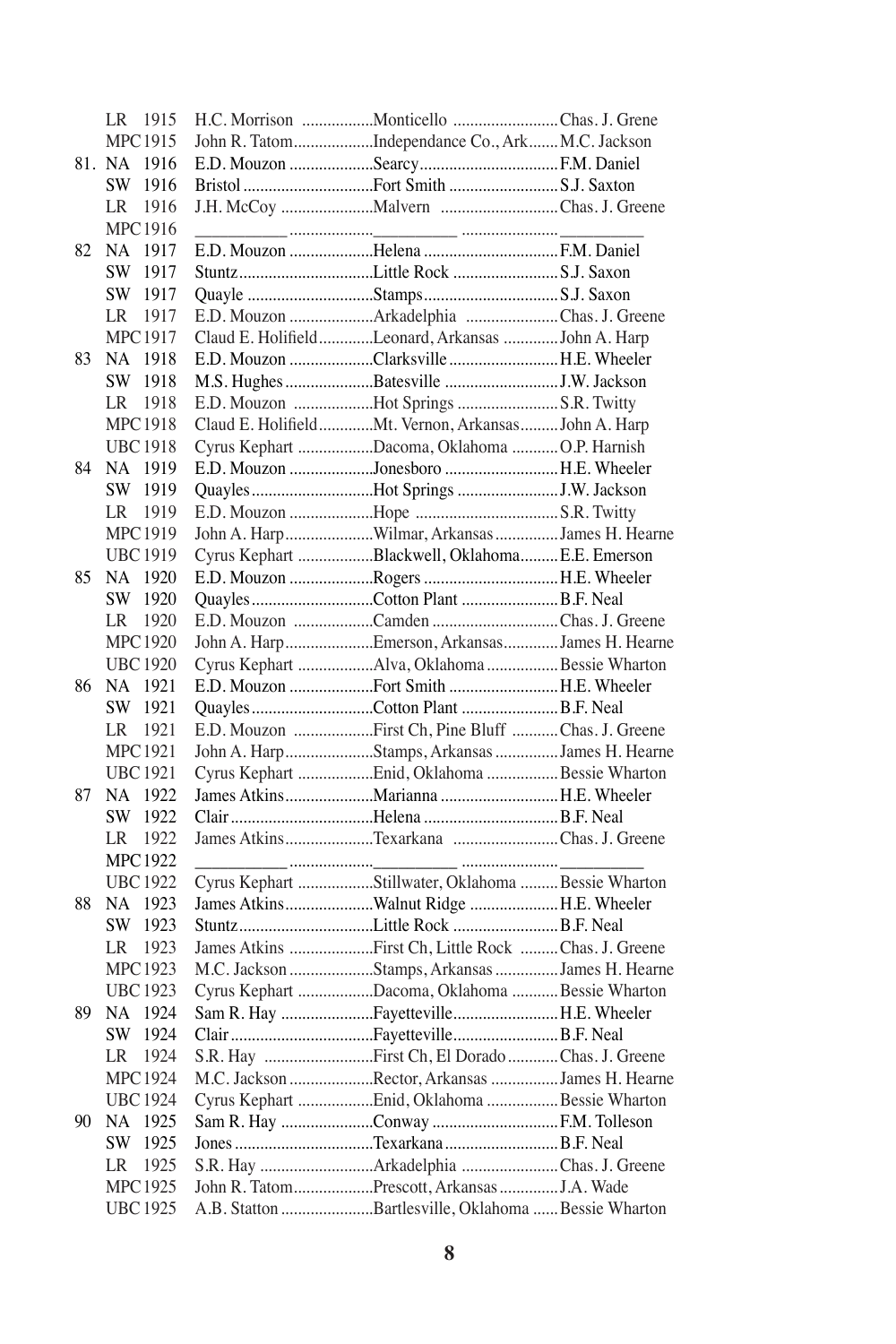| 91 | NA 1926        |                 |                                                        |  |
|----|----------------|-----------------|--------------------------------------------------------|--|
|    |                | SW 1926         |                                                        |  |
|    |                | LR 1926         |                                                        |  |
|    |                | MPC 1926        | John R. TatomLeonard, Arkansas  J.A. Wade              |  |
|    |                | <b>UBC</b> 1926 | A.B. Statton OK City, Oklahoma Bessie Wharton          |  |
|    | 92 NA 1927     |                 | Hiram A. Boaz Searcy  F.M. Tolleson                    |  |
|    |                | SW 1927         |                                                        |  |
|    | LR 1927        |                 | H.A. Boaz Camden Chas. J. Greene                       |  |
|    |                | <b>MPC1927</b>  | W. R. Clowers Stamps, Arkansas  J.A. Wade              |  |
|    | <b>UBC1927</b> |                 | A.B. Statton Dacoma, Oklahoma  Bessie Wharton          |  |
| 93 | NA 1928        |                 | Hiram A. Boaz Jonesboro  F.M. Tolleson                 |  |
|    | SW 1928        |                 |                                                        |  |
|    | LR 1928        |                 | H.A. Boaz Winfield, Little Rock Chas. J. Greene        |  |
|    |                | <b>MPC1928</b>  | W. R. Clowers Rector, Arkansas J.A. Wade               |  |
|    |                | <b>UBC1928</b>  | A.B. Statton Blackwell, Oklahoma Bessie Wharton        |  |
|    | 94 NA 1929     |                 | Hiram A. BoazRussellvilleF.M. Tolleson                 |  |
|    | SW 1929        |                 |                                                        |  |
|    | LR 1929        |                 | H.A. Boaz Prescott Chas. J. Greene                     |  |
|    |                | <b>MPC1929</b>  |                                                        |  |
|    |                |                 |                                                        |  |
|    |                | <b>UBC1929</b>  | A.B. Statton Tulsa, Oklahoma Bessie Wharton            |  |
| 95 | NA 1930        |                 | Hoyt M. Dobbs Helena  F.M. Tolleson                    |  |
|    | SW 1930        |                 |                                                        |  |
|    | LR 1930        |                 | Hoyt M. Dobbs Lakeside, Pine Bluff Chas. J. Greene     |  |
|    | <b>MPC1930</b> |                 | W. R. Clowers Leonard, Arkansas  I.A. Love             |  |
|    | <b>UBC1930</b> |                 | A.B. Statton Woodward, Oklahoma  Bessie Wharton        |  |
|    | 96 NA 1931     |                 | Hoyt M. Dobbs Conway  F.M. Tolleson                    |  |
|    | SW 1931        |                 |                                                        |  |
|    | LR 1931        |                 | Hoyt M. Dobbs First Ch, Little Rock  Chas. J. Greene   |  |
|    | <b>MPC1931</b> |                 | W. R. Clowers Village, Arkansas I.A. Love              |  |
|    | <b>UBC1931</b> |                 | A.B. Statton Stillwater, Oklahoma  Bessie Wharton      |  |
| 97 | NA 1932        |                 | Hoyt M. Dobbs Fort Smith  F.M. Tolleson                |  |
|    |                | SW 1932         |                                                        |  |
|    | LR 1932        |                 | Hoyt M. Dobbs Texarkana Chas. J. Greene                |  |
|    |                | <b>MPC1932</b>  | J.W. Simmons Rector, Arkansas  W.O. Tisdale            |  |
|    |                | <b>UBC1932</b>  | A.B. Statton Enid, Oklahoma  Bessie Wharton            |  |
|    | 98 NA 1933     |                 | Hoyt M. Dobbs Jonesboro E.T. Wayland                   |  |
|    | SW 1933        |                 | Clair Hot Springs  W.D. Lester                         |  |
|    | LR 1933        |                 | Hoyt M. Dobbs First Ch, Hot Springs  Chas. J. Greene   |  |
|    | <b>MPC1933</b> |                 | J.W. Simmons Strong, Arkansas C.W. Bates               |  |
|    | <b>UBC1933</b> |                 | A.B. Statton Alva, Oklahoma Charles E. Heisel          |  |
| 99 | NA 1934        |                 | John M. Moore FayettevilleE.T. Wayland                 |  |
|    |                | SW 1934         |                                                        |  |
|    | LR             | 1934            | John M. Moore First Ch, Pine Bluff Chas. J. Greene     |  |
|    | MPC1934        |                 | J.W. Simmons Rector, Arkansas  W.O. Tisdale            |  |
|    | <b>UBC1934</b> |                 | A.B. Statton Oklahoma City, Oklahoma Charles E. Heisel |  |
|    | 100 NA 1935    |                 | John M. Moore Conway E.T. Wayland                      |  |
|    | SW 1935        |                 | Cushman Little Rock  W.D. Lester                       |  |
|    |                | 1935            |                                                        |  |
|    | LR             |                 | John M. Moore First Ch, El Dorado Chas. J. Greene      |  |
|    | MPC1935        |                 | J.E. Butlet Strong, Arkansas  W.O. Tisdale             |  |
|    | <b>UBC1935</b> |                 | A.B. Statton Shawnee, Oklahoma  Charles E. Heisel      |  |
|    | 101 NA 1936    |                 | John M. Noore Batesville E.T. Wayland                  |  |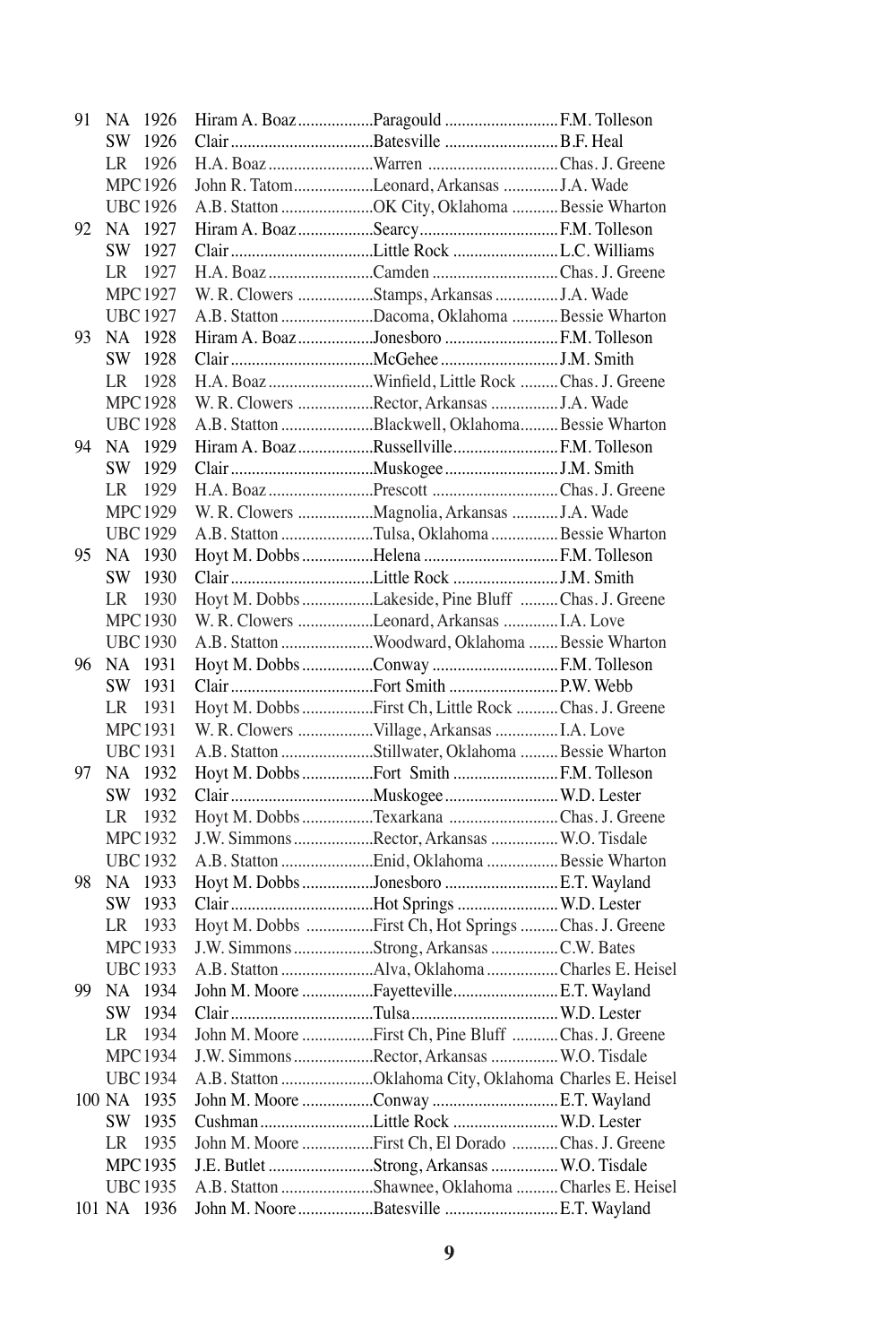|   |             | SW 1936         | Jones Oklahoma Cith W. Louder                                                |                                                                                  |
|---|-------------|-----------------|------------------------------------------------------------------------------|----------------------------------------------------------------------------------|
|   |             | LR 1936         | John M. Moore Asbury, Little Rock Chas. J. Greene                            |                                                                                  |
|   |             | <b>MPC1936</b>  | J.E. Butler Rector, Arkansas J.A. Wade                                       |                                                                                  |
|   |             | <b>UBC1936</b>  | A.B. Statton Enid, Oklahoma Charles E. Heisel                                |                                                                                  |
|   |             | 102 NA 1937     | John M. Moore Fort Smith  W.V. Womack                                        |                                                                                  |
|   |             | SW 1937         |                                                                              |                                                                                  |
|   |             | LR 1937         | John M. Moore First Ch, Hope Chas. J. Greene                                 |                                                                                  |
|   |             | <b>MPC1937</b>  | J.E. Butler Stephens, Arkansas C.W. Bates                                    |                                                                                  |
|   |             | <b>UBC1937</b>  | A.B. Statton Dacoma, Oklahoma Charles E. Heisel                              |                                                                                  |
|   |             | 103 NA 1938     | Charles C Selecman Paragould S.B. Wiggins                                    |                                                                                  |
|   |             | SW 1938         | Meade Hot Springs J.N. Wallace                                               |                                                                                  |
|   |             | LR 1938         | Charles C. Selecman First Ch, Camden Chas. J. Greene                         |                                                                                  |
|   |             | <b>MPC1938</b>  | J.E. Butler Wilmar, Arkansas  W.O. Tisdale                                   |                                                                                  |
|   |             | <b>UBC1938</b>  | V.O. Weilder Tulsa, Oklahoma Charles E. Heisel                               |                                                                                  |
|   |             |                 |                                                                              |                                                                                  |
|   |             |                 |                                                                              | In 1939 the Methodist Episcopal Church, South and The Methodist Episcopal Church |
|   |             |                 | and the Methodist Protestant Church merged to form the The Methodist Church. |                                                                                  |
|   |             |                 | This national merger did not change the conference lines within Arkansas.    |                                                                                  |
| # |             | Year            | Presiding Bishop Location Conference Secretary                               |                                                                                  |
|   |             | 104 NA 1939     | Charles Selecman Morrilton S.B. Wiggins                                      |                                                                                  |
|   |             | SW 1939         |                                                                              |                                                                                  |
|   |             | LR 1939         |                                                                              |                                                                                  |
|   |             | <b>UBC1939</b>  | V.O. Weilder Enid, Oklahoma  Charles E. Heisel                               |                                                                                  |
|   |             | 105 NA 1940     | Charles Selecman Jonesboro S.B. Wiggins                                      |                                                                                  |
|   |             | SW 1940         | Shaw Texarkana C.K. Brown                                                    |                                                                                  |
|   |             | LR 1940         | Charles C. Selecman First Ch, Texarkana Clem Baker                           |                                                                                  |
|   |             | <b>UBC 1940</b> | V.O. Weilder Oklahoma City, Oklahoma Charles E. Heisel                       |                                                                                  |
|   | 106 NA 1941 |                 | Charles Selecman Harrison Benjamin C. Few                                    |                                                                                  |
|   |             | SW 1941         |                                                                              |                                                                                  |
|   |             | LR 1941         | Charles C. Selecman Fordyce Clem Baker                                       |                                                                                  |
|   |             | <b>UBC1941</b>  | V.O. Weilder Stillwater, Oklahoma  Charles E. Heisel                         |                                                                                  |
|   |             | 107 NA 1942     | Charles Selecman Batesville Benjamin C. Few                                  |                                                                                  |
|   |             | SW 1942         |                                                                              |                                                                                  |
|   |             | LR 1942         | Charles C. Selecman First Ch, Hot Springs Clem Baker                         |                                                                                  |
|   |             | <b>UBC 1942</b> | V.O. Weilder Blackwell, Oklahoma Charles E. Heisel                           |                                                                                  |
|   |             | 108 NA 1943     | Charles Selecman RussellvilleJames S. Upton                                  |                                                                                  |
|   |             | SW 1943         |                                                                              |                                                                                  |
|   |             | LR 1943         | Charles C. Selecman First Ch, El Dorado Fred R. Harrison                     |                                                                                  |
|   |             | <b>UBC</b> 1943 | V.O. Weilder Alva, Oklahoma  Roderick E. Gray                                |                                                                                  |
|   |             | 109 NA 1944     | Paul E. Martin Morrilton James S. Upton                                      |                                                                                  |
|   |             | SW 1944         |                                                                              |                                                                                  |
|   |             | LR 1944         | Paul E. Martin First Ch, Hot Springs Fred R. Harrison                        |                                                                                  |
|   |             | <b>UBC 1944</b> | V.O. Weilder Shawnee, Oklahoma Roderick E. Gray                              |                                                                                  |
|   |             | 110 NA 1945     | Paul E. Martin Walnut Ridge James S. Upton                                   |                                                                                  |
|   |             | SW 1945         |                                                                              |                                                                                  |
|   |             | LR 1945         | Paul E. Martin First Ch, Hot Springs Fred R. Harrison                        |                                                                                  |
|   |             | <b>UBC 1945</b> | V.O. Weilder Bartlesville, Oklahoma Roderick E. Gray                         |                                                                                  |
|   | 111 NA      | 1946            | Paul E. Martin Searcy James S. Upton                                         |                                                                                  |
|   |             |                 |                                                                              |                                                                                  |
|   |             | SW 1946         |                                                                              |                                                                                  |
|   |             | LR 1946         | Paul E. Martin First Ch, Hot Springs  Fred R. Harrison                       |                                                                                  |
|   |             | <b>UBC 1946</b> | V.O. Weilder Stillwater, Oklahoma Roderick E. Gray                           |                                                                                  |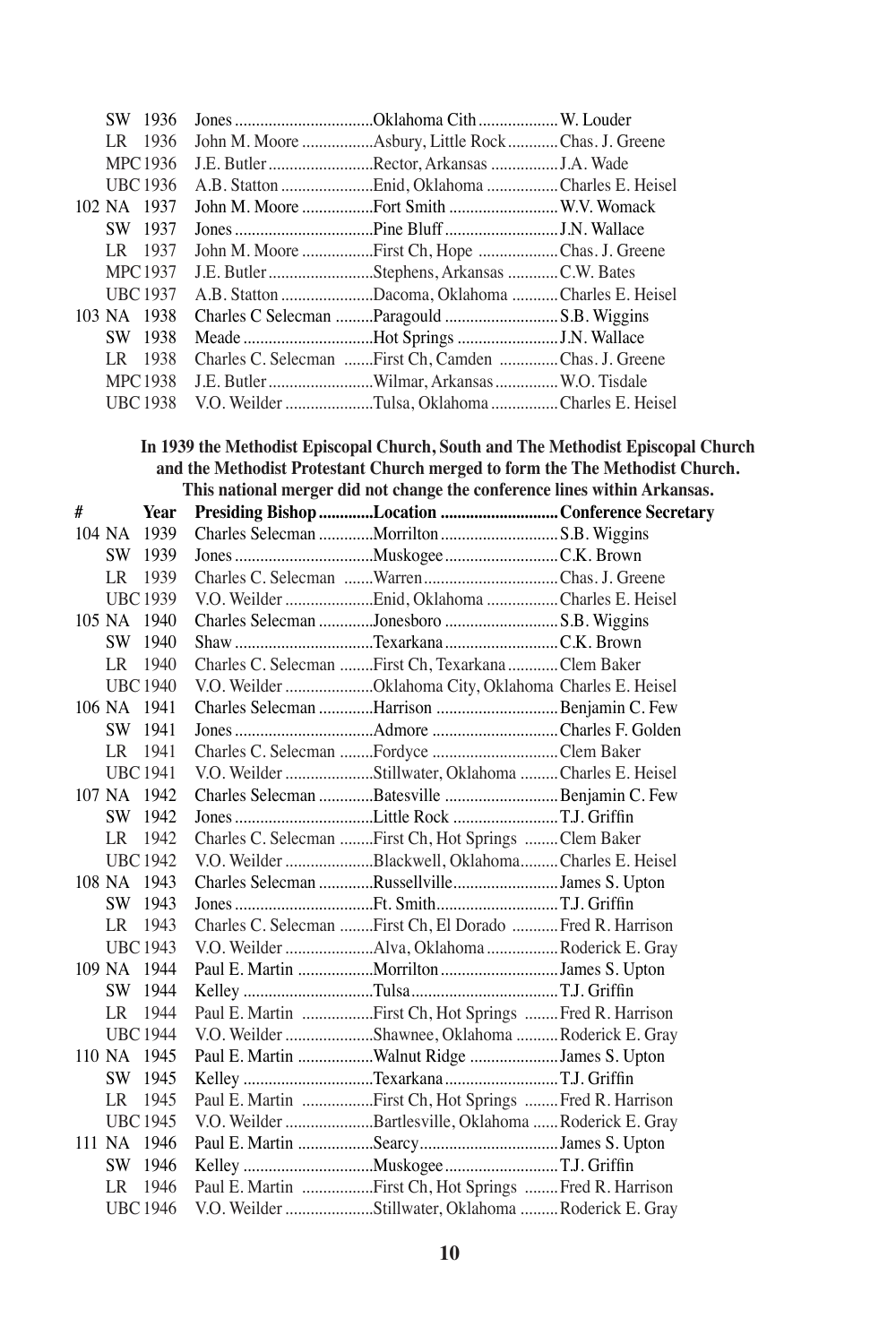**In 1946 The Evangelical United Brethren Church, was created by the union of the Evangelical Church and the United Brethren in Christ. The EUB church merged with the Methodist Church in 1968.**

## **The EUB churches in Arkansas were part of the "EUB Missouri Annual Conference" which included**

|        |     |                 | The EUB conference sessions are listed below with the designation "EUB." |  |
|--------|-----|-----------------|--------------------------------------------------------------------------|--|
| #      |     | Year            | Presiding Bishop Location Conference Secretary                           |  |
| 112 NA |     | 1947            | Paul E. Martin Forrest City James S. Upton                               |  |
|        |     | SW 1947         |                                                                          |  |
|        | LR. | 1947            | Paul E. Martin First Ch, Hot Springs Fred R. Harrison                    |  |
|        |     | EUB 1947        | V.O. Weilder Trenton, MissouriLyle B. Roe                                |  |
| 113 NA |     | 1948            | Paul E. Martin Fort Smith  Ewing T. Wayland                              |  |
|        | SW  | 1948            | Kelley Oklahoma City  E.F. Wallace                                       |  |
|        | LR  | 1948            | Paul E. Martin First Ch, Little Rock  Robert B. Moore                    |  |
|        |     | <b>EUB 1948</b> |                                                                          |  |
| 114 NA |     | 1949            | Paul E. Martin Mt. Sequoyah  Ewing T. Wayland                            |  |
|        | SW  | 1949            |                                                                          |  |
|        | LR  | 1949            | Paul E. Martin First Ch, Hot Springs Robert B. Moore                     |  |
|        |     | <b>EUB 1940</b> | V.O. Weilder Nevada, Missouri Lyle B. Roe                                |  |
| 115 NA |     | 1950            | Paul E. Martin North Little Rock  Ewing T. Wayland                       |  |
|        |     | SW 1950         |                                                                          |  |
|        | LR  | 1950            | Paul E. Martin First Ch, Hot Springs Robert B. Moore                     |  |
|        |     | <b>EUB 1950</b> | V.O. Weilder Lake Arthur, Lousianna  Artz S. Lick                        |  |
| 116 NA |     | 1951            | Paul E. Martin Paragould  Ewing T. Wayland                               |  |
|        | SW. | 1951            |                                                                          |  |
|        | LR  | 1951            | Paul E. Martin First Ch, Hot Springs Robert B. Moore                     |  |
|        |     | <b>EUB 1951</b> | C. H. Stauffacher Brashear, Missouri L.M. Curtis                         |  |
| 117 NA |     | 1952            | Paul E. Martin Blytheville Alfred A. Knox                                |  |
|        |     | SW 1952         |                                                                          |  |
|        | LR  | 1952            | Paul E. Martin First Ch, Hot Springs  Robert B. Moore                    |  |
|        |     | <b>EUB 1952</b> | C. H. Stauffacher Brookfield, Missouri  Harry M. Cook                    |  |
| 118 NA |     | 1953            | Paul E. Martin Fayetteville Alfred A. Knox                               |  |
|        | SW  | 1953            |                                                                          |  |
|        | LR  | 1953            | Paul E. Martin First Ch, Little Rock  Robert B. Moore                    |  |
|        |     | <b>EUB 1953</b> | C. H. Stauffacher Kansas City, Missouri  Harry M. Cook                   |  |
|        |     | 119 NA 1954     | Paul E. Martin Batesville Alfred A. Knox                                 |  |
|        |     | SW 1954         |                                                                          |  |
|        | LR  | 1954            | Paul E. Martin First Ch, Hot Springs  Robert B. Moore                    |  |
|        |     | <b>EUB 1954</b> | G.D. Batdorf, presiding  Jennings, Lousianna  Harry M. Cook              |  |
| 120 NA |     | 1955            | Paul E. Martin Jonesboro  Alfred A. Knox                                 |  |
|        |     | SW 1955         |                                                                          |  |
|        | LR  | 1955            | Paul E. Martin First Ch, Arkadelphia  Robert B. Moore                    |  |
|        |     | <b>EUB 1955</b> | L.L. BaughmanAdrian, Missouri  Harry M. Cook                             |  |
| 121 NA |     | 1956            | Paul E. Martin Conway  Alfred A. Knox                                    |  |
|        |     | SW 1956         |                                                                          |  |
|        | LR  | 1956            | Paul E. Martin First Ch, Hot Springs Robert B. Moore                     |  |
|        |     | <b>EUB 1956</b> | L.L. BaughmanTrenton, Missouri Harry M. Cook                             |  |
| 122 NA |     | 1957            | Paul E. Martin Rogers  Alf A. Eason                                      |  |
|        |     | SW 1957         |                                                                          |  |
|        | LR  | 1957            | Paul E. Martin First Ch, Hot Springs  J. Ralph Clayton                   |  |
|        |     | <b>EUB 1957</b> |                                                                          |  |

**churches in Lousianna, Arkansas and Missouri.**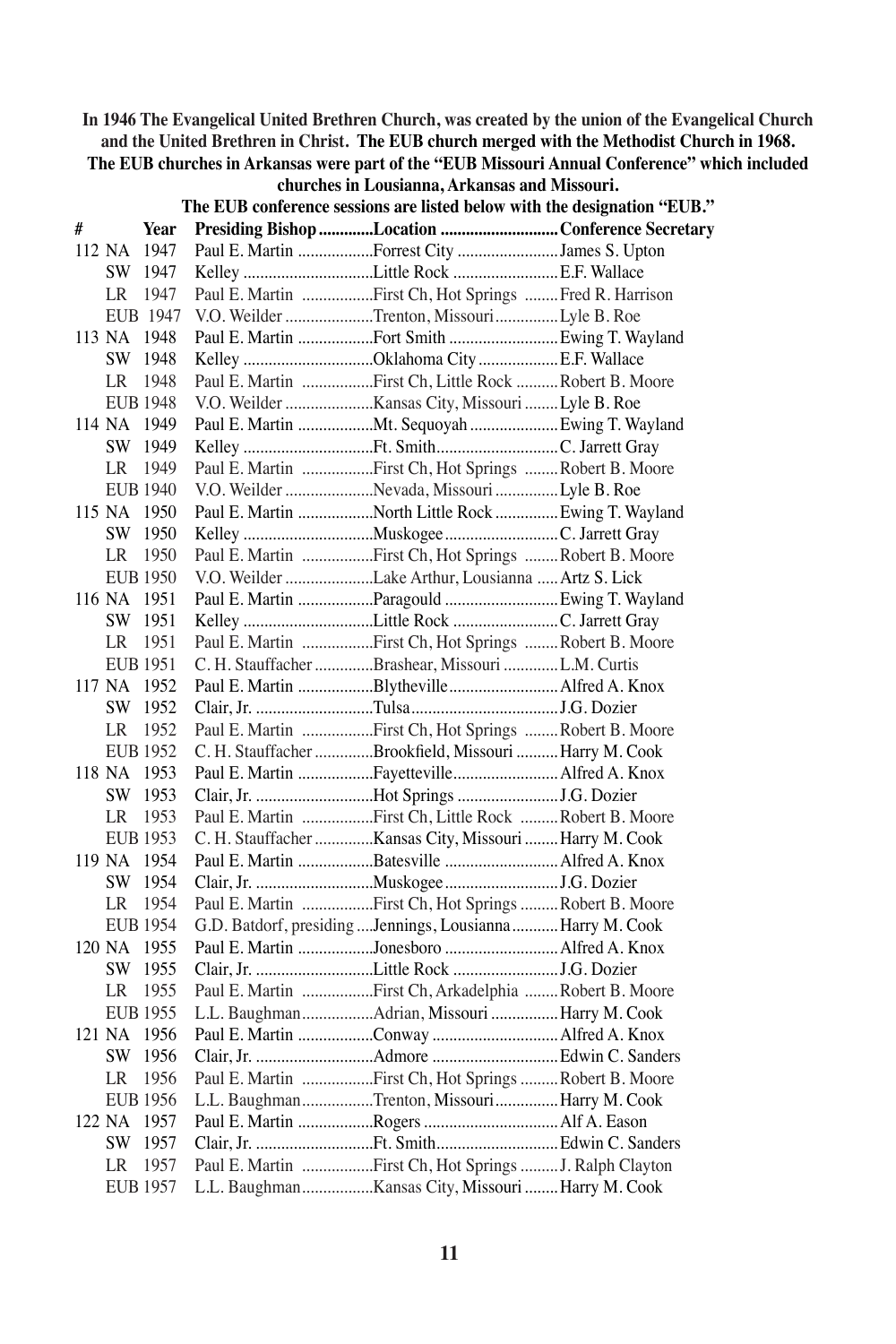|   | 123 NA 1958     |                 |                                                                          |  |
|---|-----------------|-----------------|--------------------------------------------------------------------------|--|
|   |                 | SW 1958         | Clair, Jr. Oklahoma City  Edwin C. Sanders                               |  |
|   |                 | LR 1958         | Paul E. Martin First Ch, Hot Springs  J. Ralph Clayton                   |  |
|   |                 | <b>EUB 1958</b> | L.L. BaughmanRoanoke, Lousianna Harry M. Cook                            |  |
|   | 124 NA 1959     |                 | Paul E. Martin Fort Smith  Alf A. Eason                                  |  |
|   |                 | SW 1959         |                                                                          |  |
|   |                 | LR 1959         | Paul E. Martin First Ch, Hot Springs  J. Ralph Clayton                   |  |
|   |                 | <b>EUB 1959</b> | L.L. BaughmanTrenton, Missouri Harry M. Cook                             |  |
|   | 125 NA 1960     |                 | Paul E. Martin Mt. Sequoyah  Alf A. Eason                                |  |
|   |                 | SW 1960         |                                                                          |  |
|   | <b>LR</b>       | 1960            | Paul E. Martin First Ch, Hot Springs  James E. Major                     |  |
|   |                 | <b>EUB 1960</b> | J. Gordon Howard Brashear, Missouri  Kermit Dodd                         |  |
|   | 126 NA 1961     |                 | Kenneth Pope RussellvilleJames R. Chandler                               |  |
|   | SW 1961         |                 |                                                                          |  |
|   | LR 1961         |                 | W. Kenneth Pope First Ch, Hot Springs  James E. Major                    |  |
|   | <b>EUB 1961</b> |                 | Paul W. Milhouse Brookfield, Missouri  Harry M. Cook                     |  |
|   | 127 NA 1962     |                 | Kenneth Pope Hendrix College James R. Chandler                           |  |
|   |                 | SW 1962         |                                                                          |  |
|   |                 | LR 1962         | W. Kenneth Pope First Ch, Hot Springs James E. Major                     |  |
|   |                 | <b>EUB 1962</b> | Paul W. Milhouse Springfield, Missouri  Alvin D. Kleinsasser             |  |
|   | 128 NA 1963     |                 | Kenneth Pope Hendrix College, ConwayJames R. Chandler                    |  |
|   |                 | SW 1963         |                                                                          |  |
|   | LR 1963         |                 | W. Kenneth Pope First Ch, Hot Springs  James E. Major                    |  |
|   |                 | <b>EUB 1963</b> | Paul W. Milhouse Jennings, Lousianna Alvin D. Kleinsasser                |  |
|   | 129 NA 1964     |                 | Kenneth Pope North Little Rock James R. Chandler                         |  |
|   |                 | SW 1964         | Clair, Jr. Oklahoma City  A.S. Wamble, Sr.                               |  |
|   | LR              | - 1964          | W. Kenneth Pope First Ch, Hot Springs James E. Major                     |  |
|   |                 | <b>EUB 1964</b> |                                                                          |  |
|   | 130 NA 1965     |                 | Paul V. Galloway Hendrix College, ConwayJames M. Meadors, Jr.            |  |
|   |                 | SW 1965         |                                                                          |  |
|   | LR              | 1965            | Paul V. Galloway First Ch, Hot Springs James E. Major                    |  |
|   |                 | <b>EUB 1965</b> | Paul W. Milhouse Kansas City, Missouri  Mrs. Leslie Sensintaffear        |  |
|   | 131 NA 1966     |                 | Paul V. Galloway Jonesboro James M. Meadors, Jr.                         |  |
|   |                 | SW 1966         |                                                                          |  |
|   | LR –            | 1966            | Paul V. Galloway First Ch, Hot Springs James E. Major                    |  |
|   |                 | EUB 1966        | Paul W. Milhouse Brookfield, Missouri  Mrs. Leslie Sensintaffear         |  |
|   | 132 NA 1967     |                 | Paul V. Galloway Fort Smith James M. Meadors, Jr.                        |  |
|   |                 | SW 1967         |                                                                          |  |
|   | LR              | 1967            | Paul V. Galloway First Ch, Hot Springs  James E. Major                   |  |
|   | <b>EUB 1967</b> |                 | Paul W. Milhouse Springfield, Missouri  Mrs. Leslie Sensintaffear        |  |
|   |                 |                 | In 1969 the Methodist Church and the Evangelical United Bretheren Church |  |
|   |                 |                 | merged to form The United Methodist Church.                              |  |
|   |                 |                 | This national merger did not affect conference lines within Arkansas.    |  |
| # |                 | Year            | Presiding Bishop Location Conference Secretary                           |  |
|   | 133 NA 1968     |                 | Paul V. Galloway Mt. Sequoyah James M. Meadors, Jr.                      |  |
|   |                 | SW 1968         | Galloway Little Rock  A.S. Wamble, Sr.                                   |  |
|   |                 |                 |                                                                          |  |

- LR 1968 Paul V. Galloway .............First UMC, El Dorado .......James E. Major 134 NA 1969 Paul V. Galloway..............Jonesboro ...........................James M. Meadors, Jr. SW 1969 Galloway ..........................Little Rock .........................A.S. Wamble, Sr.
	- LR 1969 Paul V. Galloway .............First UMC, Hot Springs ....James E. Major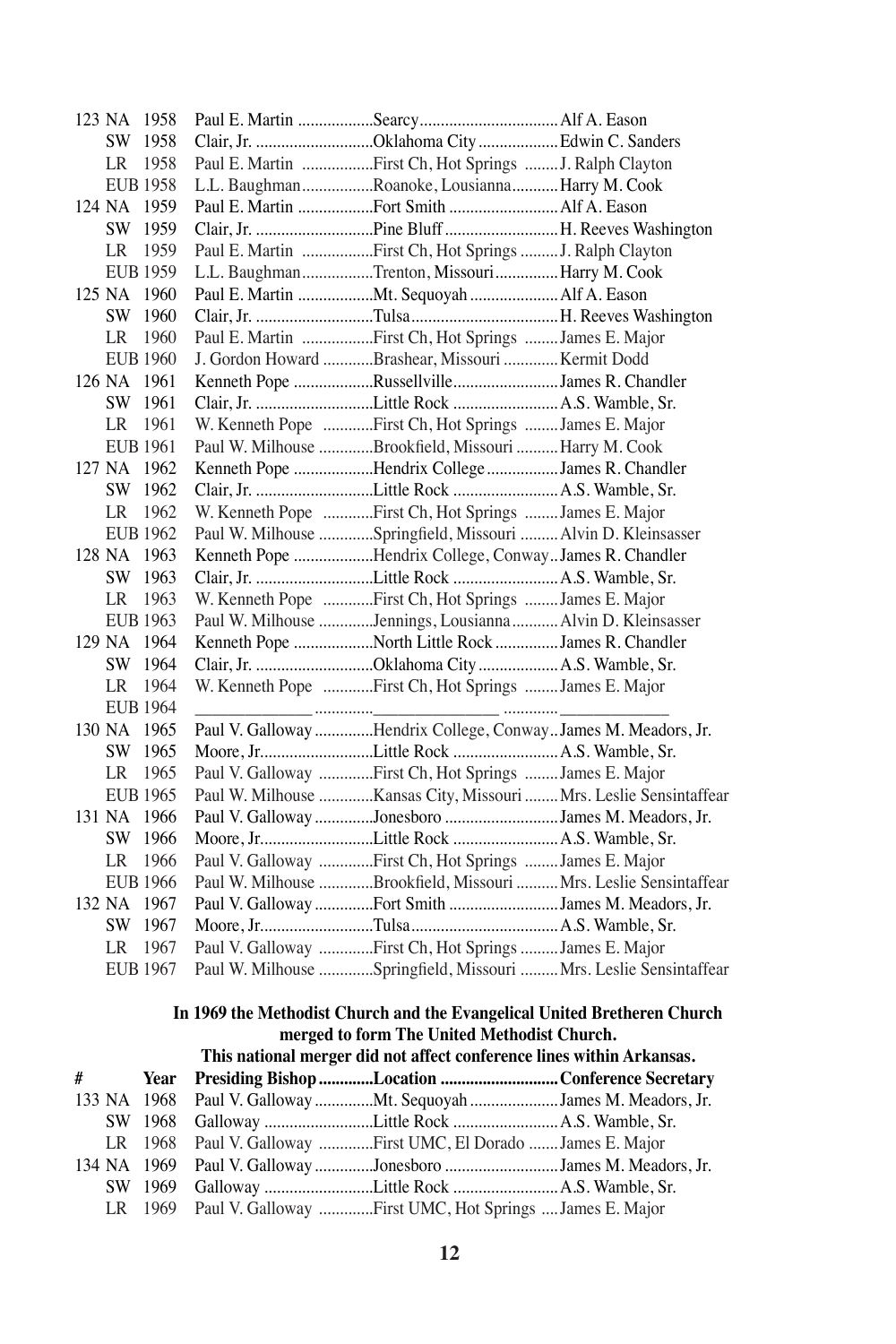|        |    | 135 NA 1970 | Paul V. Galloway Hendrix College, ConwayJames M. Meadors, Jr.                                 |  |
|--------|----|-------------|-----------------------------------------------------------------------------------------------|--|
|        |    | SW 1970     |                                                                                               |  |
|        | LR | 1970        | Paul V. Galloway First UMC Hot Springs  James E. Major                                        |  |
|        |    | 136 NA 1971 | Paul V. Galloway FayettevilleJames M. Meadors, Jr.                                            |  |
|        |    | SW 1971     | Galloway Little Rock  A.S. Wamble, Sr.                                                        |  |
|        | LR | 1971        | Paul V. Galloway First UMC, Hot Springs  James E. Major                                       |  |
|        |    | 137 NA 1972 | Paul V. Galloway Fort Smith James M. Meadors, Jr.                                             |  |
|        |    | SW 1972     |                                                                                               |  |
|        | LR | 1972        | Paul V. Galloway First UMC, Little Rock  James E. Major                                       |  |
|        |    |             |                                                                                               |  |
|        |    |             | In 1972, the Southwest Conference merged with the North Arkansas and Little Rock Conferences. |  |
|        |    | 138 NA 1973 |                                                                                               |  |
|        | LR | 1973        | Eugene M. Frank  First UMC, Hot Springs  James E. Major                                       |  |
|        |    | 139 NA 1974 | Eugene M. Frank  Hendrix College, Conway  James M. Meadors, Jr.                               |  |
|        | LR | 1974        | Eugene M. Frank  First UMC, Hot Springs  James E. Major                                       |  |
|        |    | 140 NA 1975 | Eugene M. Frank  Hendrix College, Conway  James M. Meadors, Jr.                               |  |
|        | LR | 1975        | Eugene M. Frank  First UMC, Hot Springs  James E. Major                                       |  |
|        |    | 141 NA 1976 | Eugene M. Frank  Hendrix College, Conway  Dewey Dark                                          |  |
|        | LR | 1976        | Eugene M. Frank  First UMC, Hot Springs  James E. Major                                       |  |
|        |    | 142 NA 1977 |                                                                                               |  |
|        | LR | 1977        | Kenneth W. Hicks  First UMC, Hot Springs  James E. Major                                      |  |
|        |    | 143 NA 1978 | Kenneth W. Hicks Hendrix College, Conway  Dewey Dark                                          |  |
|        | LR | 1978        | Kenneth W. Hicks  Convention Center L.R.  James E. Major                                      |  |
|        |    | 144 NA 1979 |                                                                                               |  |
|        | LR | 1979        | Kenneth W. Hicks  First UMC, Hot Springs  James E. Major                                      |  |
|        |    | 145 NA 1980 | Kenneth W. Hicks Hendrix College, Conway  Dewey Dark                                          |  |
|        | LR | 1980        | Kenneth W. Hicks  First UMC, Hot Springs  Gerald K. Fincher                                   |  |
|        |    | 146 NA 1981 | Kenneth W. Hicks Hendrix College, Conway Charles E. Watt                                      |  |
|        | LR | 1981        | Kenneth W. Hicks  First UMC, Hot Springs  Gerald K. Fincher                                   |  |
|        |    | 147 NA 1982 | Kenneth W. Hicks Hendrix College, Conway  Charles E. Watt                                     |  |
|        | LR | 1982        | Kenneth W. Hicks  First UMC, Hot Springs  Gerald K. Fincher                                   |  |
|        |    | 148 NA 1983 | Kenneth W. Hicks Hendrix College, Conway  Charles E. Watt                                     |  |
|        | LR | 1983        | Kenneth W. Hicks  First UMC, Hot Springs  Gerald K. Fincher                                   |  |
|        |    | 149 NA 1984 | Kenneth W. Hicks Hendrix College, Conway  Charles E. Watt                                     |  |
|        | LR | 1984        | Kenneth W. Hicks  First UMC, Little Rock  Gerald K. Fincher                                   |  |
|        |    | 150 NA 1985 | Richard B. Wilke  Hendrix College, Conway  Charles E. Watt                                    |  |
|        | LR | 1985        | Richard B. Wilke  First UMC, Hot Springs  Gerald K. Fincher                                   |  |
|        |    | 151 NA 1986 | Richard B. Wilke  Hendrix College, Conway  Charles E. Watt                                    |  |
|        | LR | 1986        | Richard B. Wilke  First UMC, Hot Springs  Gerald K. Fincher                                   |  |
|        |    | 152 NA 1987 | Richard B. Wilke  Fayetteville, Central  Charles E. Watt                                      |  |
|        | LR | 1987        | Richard B. Wilke  First UMC, Hot Springs  David F. Prothro                                    |  |
|        |    | 153 NA 1988 | Richard B. Wilke  Hendrix College, Conway  Charles E. Watt                                    |  |
|        | LR | 1988        | Richard B. Wilke  First UMC, Hot Springs  John O. Alston                                      |  |
| 154 NA |    | 1989        | Richard B. Wilke  Hendrix College, Conway  Charles E. Watt                                    |  |
|        | LR | 1989        | Richard B. Wilke  First UMC, Hot Springs  John O. Alston                                      |  |
| 155 NA |    | 1990        | Richard B. Wilke  Hendrix College, Conway  Charles E. Watt                                    |  |
|        | LR | 1990        | Richard B. Wilke  First UMC, Hot Springs  Wm. Christopher Cooper                              |  |
| 156 NA |    | 1991        | Richard B. Wilke  Hendrix College, Conway  Robert O. Crossman                                 |  |
|        | LR | 1991        | Richard B. Wilke  First UMC, Hot Springs  Wm. Christopher Cooper                              |  |
| 157 NA |    | 1992        | Richard B. Wilke  Hendrix College, Conway  Robert O. Crossman                                 |  |
|        | LR | 1992        | Richard B. Wilke  First UMC, Hot Springs  Wm. Christopher Cooper                              |  |